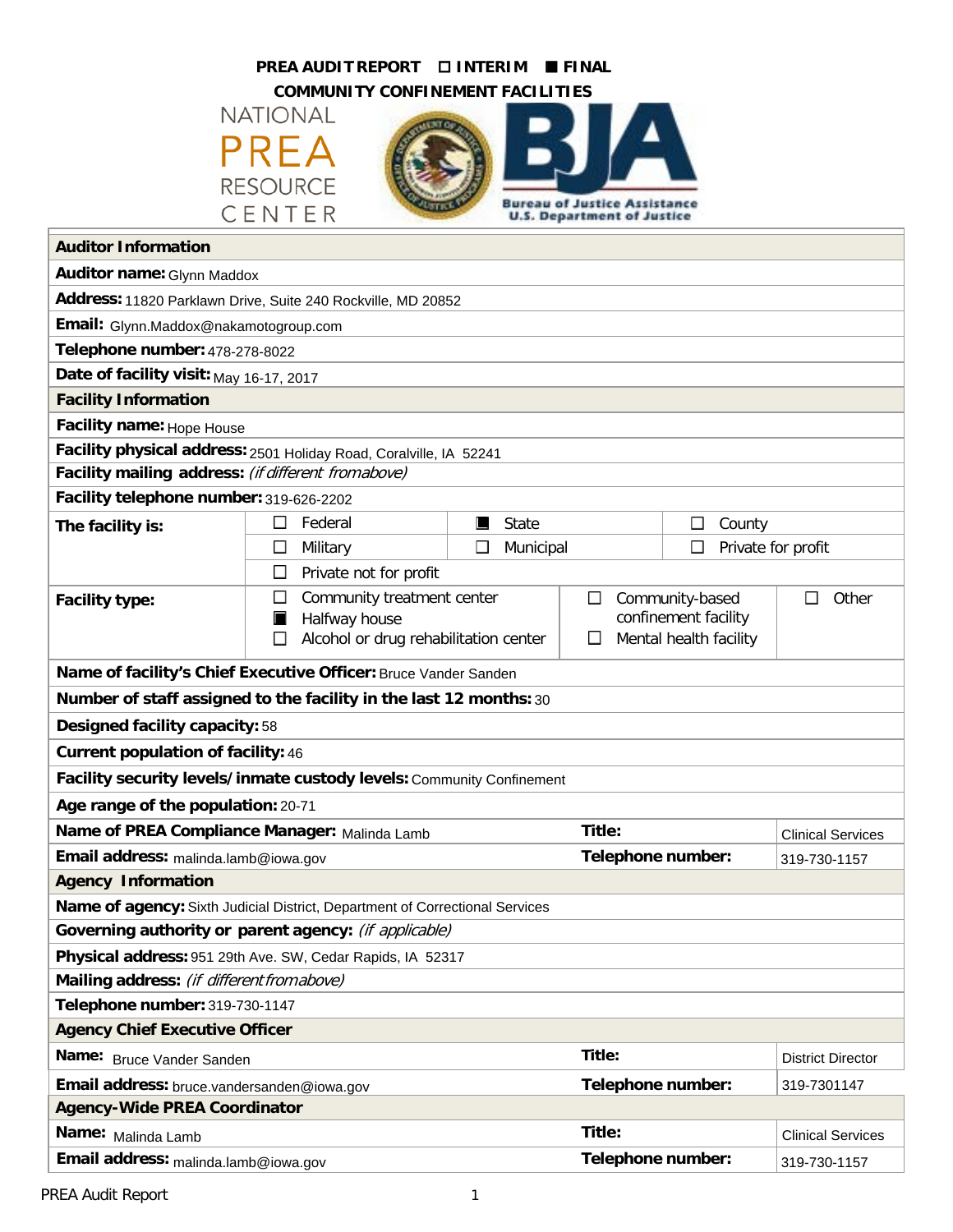#### **AUDITFINDINGS**

#### **NARRATIVE**

The on-site PREA (Prison Rape Elimination Act) audit of the Hope House, Sixth Judicial District, Department of Correctional Services, Coaralville, IA, was conducted from May 16-17, 2017. The audit was completed by Glynn Maddox, a Nakamoto Group Inc. certified auditor. This is the second PREA audit for this facility. Prior to the on-site audit, the facility submitted the Pre-Audit Questionnaire to the auditor and provided a comprehensive set of supporting documents for the responses to the questionnaire. The documentation was in the form of polices and other forms/memos etc.

The Agency Director, the Assistant Director, the Residential Supervisor, the agency PREA Coordinator and the Human Resources Manager were interviewed concerning their duties and responsibilities related to the PREA. Other staff interviewed included two Investigators, two Incident Review Team members, the Retaliation Monitor, three staff who perform screening for risk of victimization and abusiveness, and three intake staff. Eight unit staff (Residential Officers) randomly selected from the three, eight hour shifts were also interviewed. All staff were able to describe in detail their specific duties and responsibilities, including serving as a "first responder" if an incident occurred or allegation of sexual abuse or sexual harassment was made. No staff refused to be interviewed. The facility does not utilize volunteers and there were no contractors available to be interviewed.

The auditor toured the facility escorted by the PREA Coordinator and Residential Supervisor and observed among other things the facility configuration, location of cameras and mirrors, staff supervision of residents, housing room layout including shower/toilet areas, placement of posters and PREA informational resources, security monitoring, resident entrance and search procedures, and resident programming. Notices of the PREA audit were posted throughout the facility in common areas. The auditor was treated with hospitality during the visit and residents and staff were made readily available to the auditor at all times. It is clear that the leadership of the Sixth Judicial District Department of Correctional Services, Department of Corrections and the Hope House leadership have made PREA compliance a high priority and have expended great effort to ensure the sexual safety of residents in their care. It was further evident that staff and residents were invested in the PREA as demonstrated through their knowledge and understanding of the protections and requirements.

The designed facility capacity is 58 male residents. There were 46 male residents assigned to the facility during the compliance audit. The average length of stay at the minimum security facility is 5.4 months. The age range of the population is 20-71 years of age. Eligible residents are afforded a furlough program to allow for employment seeking, family visits, recreation, shopping, religious services, vocational training, educational services and counseling sessions. The facility offers various programs like job seeking skills, education, sex offender, substance abuse counseling and treatment, in-house AA, cognitive programming, community service opportunities and job development.

Many of the residents were off-site at work at their jobs on various shifts. There were 17 randomly selected residents from the two housing wings of the facility interviewed by the auditor. No residents refused to be interviewed. The interviewed residents were of various ages, nationalities and ethnic backgrounds. There were no Disabled or Limited English Proficient residents assigned to the facility at the time of the compliance audit. There were no self-disclosed Lesbian, Gay, Transgender, Bi-Sexual or Intersex residents assigned to the facility at the time of the compliance audit. All residents interviewed stated the facility assisted them in meeting their needs. The residents stated that staff were respectful and that they felt safe at the facility. All residents interviewed stated they would ask staff for assistance if they were being sexually harassed or abused, indicating they have confidence in the staff.

A review of the investigative files opened during the 12 months prior to the audit alleging sexual abuse or sexual harassment was conducted. There were two allegations by residents of sexual abuse or sexual assault, none of which required forensic evidence collection by a SANE service provider in the community. One of the allegations was determined to be unfounded and the other allegation was determined to be unsubstantiated. All investigations were completed promptly, thoroughly and were well documented. There were no open cases in the process of being investigated during the audit.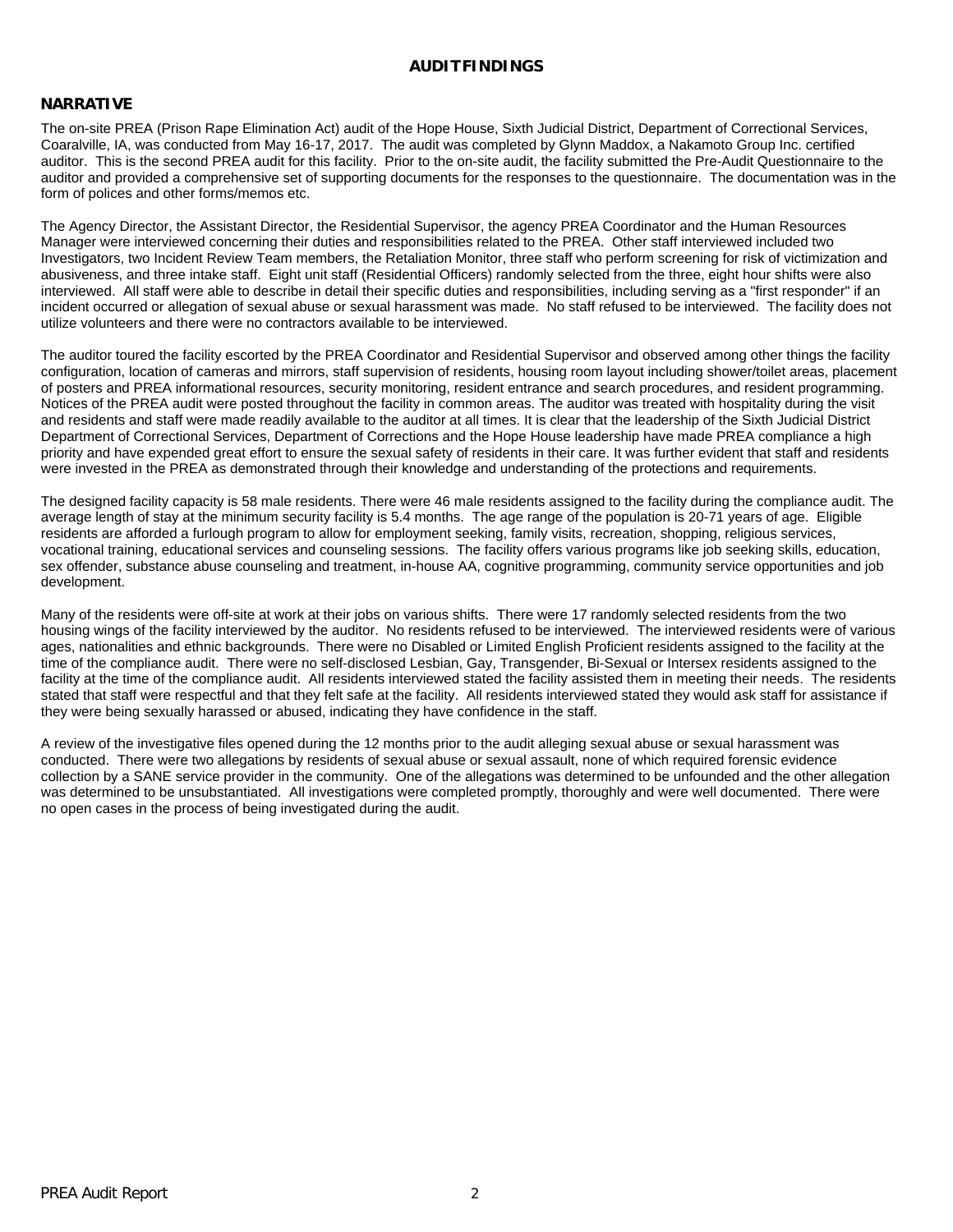### **DESCRIPTION OF FACILITY CHARACTERISTICS**

The mission of Iowa community based corrections is to enhance community safety and facilitate positive change in adult offenders. The facility promotes law abiding behavior through supervision, accountability, treatment, education and community programming, in an innovative and cost effective manner.

The Sixth Judicial District, Department of Correctional Services, is one of eight judicial district correctional programs currently existing within the state of Iowa. These are the end result of the statewide development of correctional programs with the objectives of providing total services at the community-based level to correctional clients, the court system and ultimately the public. The Sixth Judicial District operates its programs as mandated by Chapter 905 of the Code of Iowa. Additionally, a Board of Directors with established By-Laws governs the District. The Board of Directors is comprised of a county supervisor from each county in the district, a judicial appointee and two citizen advisory representatives. The Department of Correctional Services, as it exists in this judicial district, provides the usual historic services and in addition, some innovative and functional services.

The Hope House is a single-level brick building and is located in Coralville, Iowa. The building provides administrative offices for local probation/parole officers on one end and housing for residents on the other. There are two wings with eleven resident rooms on each. The rooms house either two or three residents each for a total of 23 beds on each wing. The Residential Officer station is located in the center of the residential area for good visibility and access to all the residential areas. Other areas include the laundry areas, dining/multipurpose room, kitchen, group rooms, tv rooms, individual bathroom/showers and staff offices. There is also an outside recreation area and a garden.

The facility provides housing and around-the-clock supervision for residents demonstrating an inability or unwillingness to function under less restrictive supervision. Offenders can be placed in a residential center as a condition of probation or parole or as a transition from a Iowa Department of Corrections or from the Federal Bureau of Prisons. Residents participate in programming to address the re-entry needs of each individual. Meals are prepared and served at the facility. There are recreational activities at the facility, and religious programs are available in the community. The facility also has classrooms, leisure activity areas, and a visiting room.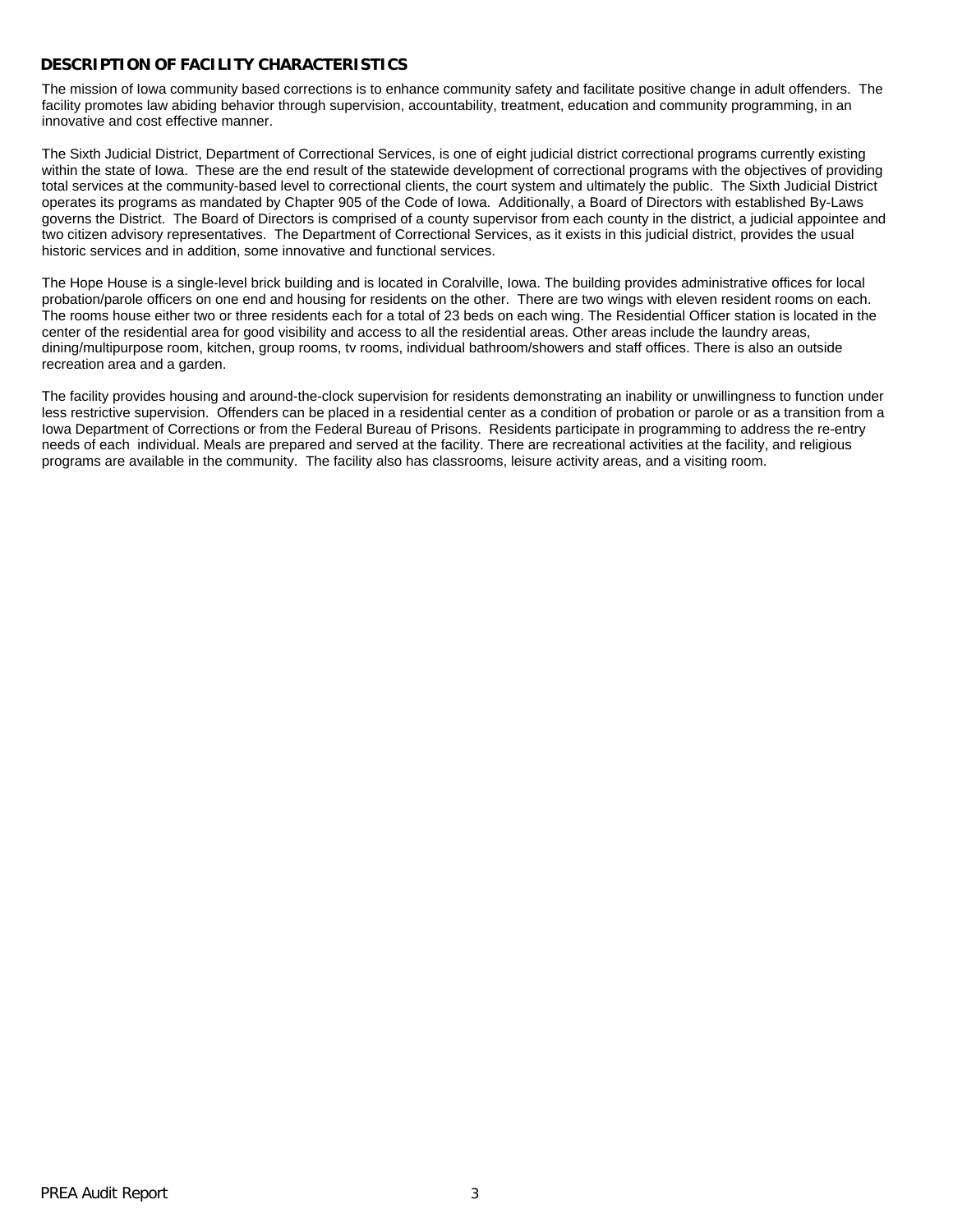#### **SUMMARY OF AUDIT FINDINGS**

When the on-site audit was completed, another meeting was held with the PREA Coordinator, Residential Supervisor and other staff to discuss audit findings. The facility was found to be fully compliant to the PREA. Thirty-seven standards were found to be compliant and two were determined to be not-applicable. The auditor had been provided with extensive and lengthy files prior to and during the audit for review to support a conclusion of compliance to the PREA. All interviews and observations also supported compliance. The facility staff were found to be extremely courteous, cooperative and professional. Staff morale appeared to be very good and the observed staff/resident relationships were determined to be excellent. All areas of the facility were observed to be clean and well maintained. At the conclusion of the audit, the auditor thanked the Residential Supervisor, the PREA Coordinator, and other staff for their hard work and dedication to the PREA audit process.

Number of standards exceeded: 0

Number of standards met: 37

Number of standards not met: 0

Number of standards not applicable: 2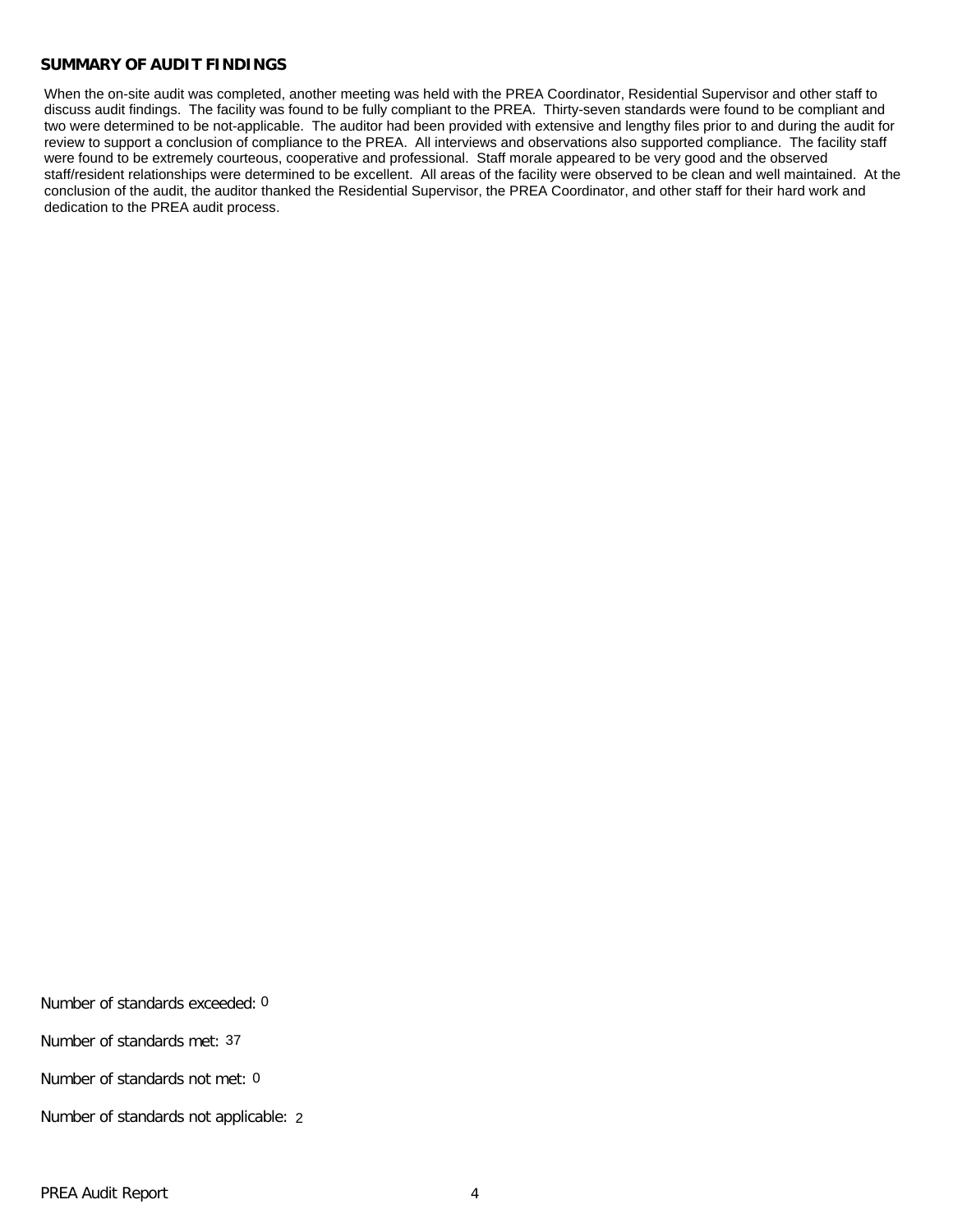## **Standard 115.211 Zero tolerance of sexual abuse and sexual harassment; PREA Coordinator**

- Exceeds Standard (substantially exceeds requirement of standard)
- Meets Standard (substantial compliance; complies in all material ways with the standard for the relevant review period) ■
- D Does Not Meet Standard (requires corrective action)

**Auditor discussion, including the evidence relied upon in making the compliance or non-compliance determination, the auditor's analysis and reasoning, and the auditor's conclusions. This discussion must also include corrective action recommendations where the facility does not meet standard. These recommendations must be included in the Final Report, accompanied by information on specific corrective actions taken by the facility.**

The Sixth Judicial District, Department of Correctional Services has implemented a zero tolerance policy as detailed in Policy PREA 2400-17 which comprehensively addresses the agency's approach to preventing, detecting and responding to all forms of sexual abuse and sexual harassment. The policy contains necessary definitions, sanctions and descriptions of the agency strategies and responses to sexual abuse and sexual harassment. The agency PREA Coordinator is also the Clinical Services Director who reports directly to the Director. The facility has zero tolerance postings in all areas of the facility. Staff receive initial training and annual training, as well as updates throughout the year. All written documents are available in English and Spanish. Interpretive services are available for residents who do not speak or read English, Spanish or other languages. All interviews with staff and residents confirmed that each was aware of the zero-tolerance policy towards all forms of sexual abuse/harassment. The commitment to the enforcement and implementation of the PREA meets the required compliance to this standard.

# **Standard 115.212 Contracting with other entities for the confinement of residents**

- Exceeds Standard (substantially exceeds requirement of standard)
- $\Box$  Meets Standard (substantial compliance; complies in all material ways with the standard for the relevant review period)
- Does Not Meet Standard (requires corrective action)

**Auditor discussion, including the evidence relied upon in making the compliance or non-compliance determination, the auditor's analysis and reasoning, and the auditor's conclusions. This discussion must also include corrective action recommendations where the facility does not meet standard. These recommendations must be included in the Final Report, accompanied by information on specific corrective actions taken by the facility.**

Not Applicable-The Hope House nor the Sixth Judicial District contracts for the confinement of residents with other entities.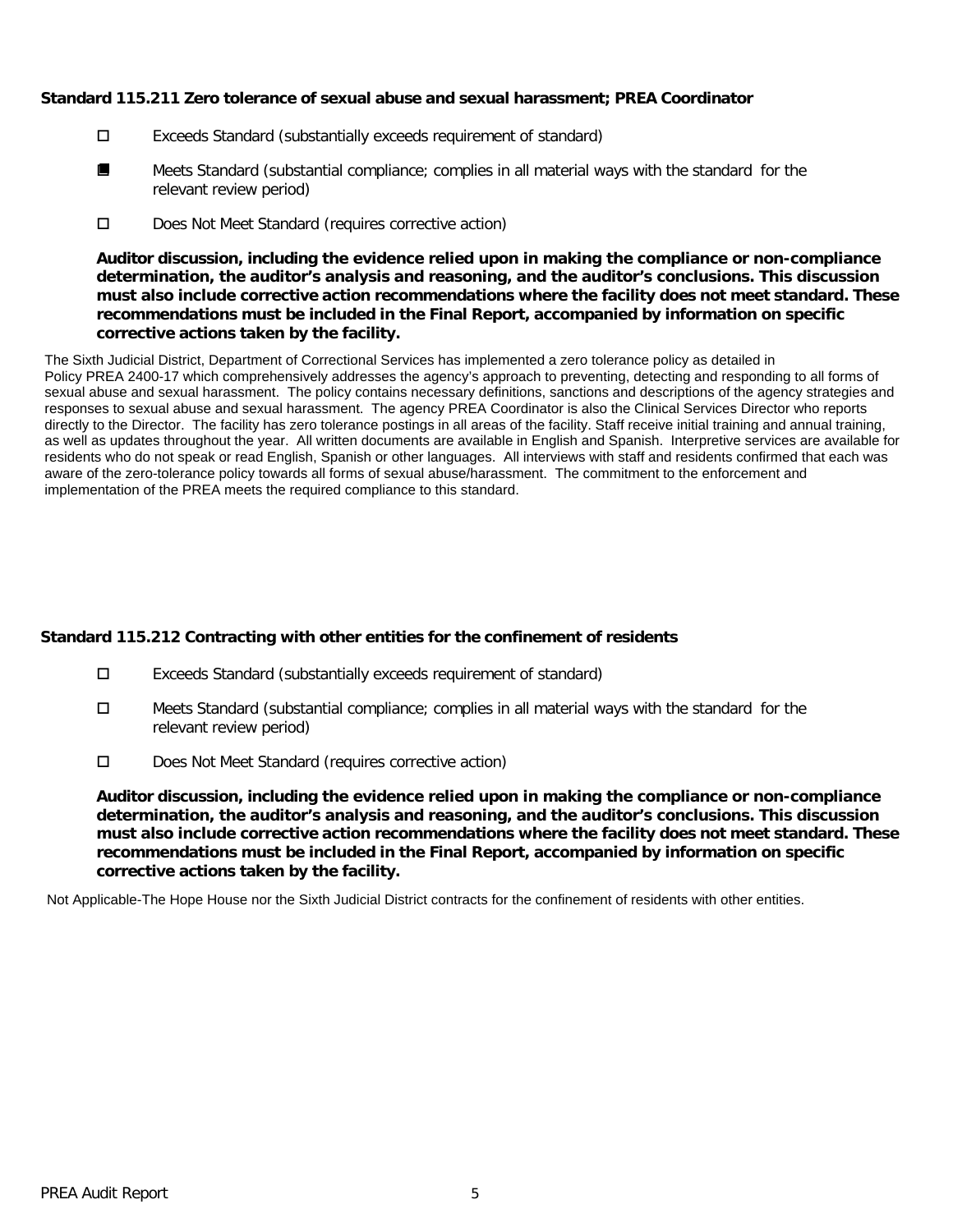## **Standard 115.213 Supervision and monitoring**

- Exceeds Standard (substantially exceeds requirement of standard)
- Meets Standard (substantial compliance; complies in all material ways with the standard for the relevant review period) ■
- D Does Not Meet Standard (requires corrective action)

**Auditor discussion, including the evidence relied upon in making the compliance or non-compliance determination, the auditor's analysis and reasoning, and the auditor's conclusions. This discussion must also include corrective action recommendations where the facility does not meet standard. These recommendations must be included in the Final Report, accompanied by information on specific corrective actions taken by the facility.**

The Sixth Judicial District, Department of Correctional Services Policy PREA 2400-17 addresses this standard. The agency's administration, including the PREA Coordinator, reviews the staffing plans on an annual basis. Interviews with the District Director, the Residential Supervisor and the PREA Coordinator revealed compliance with the PREA and other safety and security issues are always a primary focus when they consider and review the staffing plan. The auditor reviewed the facility staffing plan and it was determined to be acceptable. The facility has been provided with all necessary resources to support the programs and procedures to ensure compliance with PREA standards. The audit included an examination of all video monitoring systems, resident access to telephones, documentation (staffing rosters) and staff interviews. There was sufficient staffing and observation cameras to ensure a safe environment for residents and staff. The review of supervisor unannounced PREA rounds documentation confirmed that intermediate-level or higher-level supervisors conduct and document such visits throughout the institution. Staff are prohibited from alerting other employees regarding unannounced rounds. Interviews with housing unit officers also confirmed that random, unannounced rounds are conducted by management staff.

# **Standard 115.215 Limits to cross-gender viewing and searches**

- Exceeds Standard (substantially exceeds requirement of standard)
- Meets Standard (substantial compliance; complies in all material ways with the standard for the relevant review period) ■
- D Does Not Meet Standard (requires corrective action)

**Auditor discussion, including the evidence relied upon in making the compliance or non-compliance determination, the auditor's analysis and reasoning, and the auditor's conclusions. This discussion must also include corrective action recommendations where the facility does not meet standard. These recommendations must be included in the Final Report, accompanied by information on specific corrective actions taken by the facility.**

The Sixth Judicial District, Department of Correctional Services Policy PREA 2400-13 and staff training curriculum addresses this standard. The institution does not permit cross-gender strip searches or cross-gender visual body cavity searches under any circumstances. Staff are trained to conduct all searches in a professional manner. Residents, residential officers and administrative staff stated residents are allowed to shower, dress and use the toilet privately without being viewed by the opposite gender. Residents and staff reported that staff of the opposite gender announce their presence before entering the housing areas. This was observed by the auditor during the facility tour. Staff were aware of the policy prohibiting the search of Transgender or Intersex residents to only determine their genital status. Compliance to this standard was determined through staff interviews, policy review, and a review of the staff training curriculum.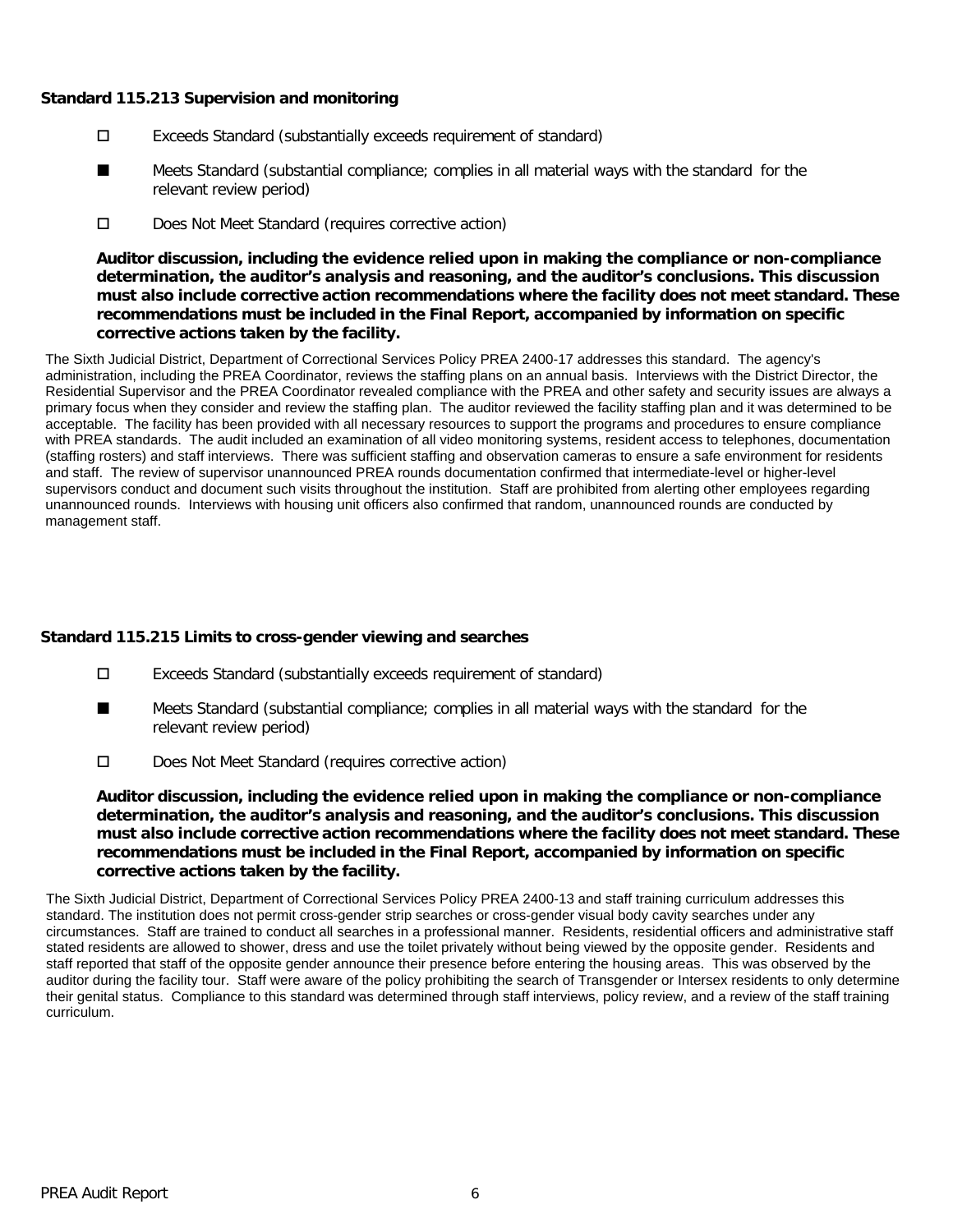## **Standard 115.216 Residents with disabilities and residents who are limited English proficient**

- Exceeds Standard (substantially exceeds requirement of standard)
- Meets Standard (substantial compliance; complies in all material ways with the standard for the relevant review period) ■
- D Does Not Meet Standard (requires corrective action)

**Auditor discussion, including the evidence relied upon in making the compliance or non-compliance determination, the auditor's analysis and reasoning, and the auditor's conclusions. This discussion must also include corrective action recommendations where the facility does not meet standard. These recommendations must be included in the Final Report, accompanied by information on specific corrective actions taken by the facility.**

Sixth Judicial District, Department of Correctional Services Policy PREA 2400-17 requires the program to ensure residents with special needs have an equal opportunity to participate in or benefit from all aspects of the agency's efforts to prevent, detect and respond to sexual abuse and harassment. The facility would take appropriate steps to ensure residents with disabilities and with limited English proficiency have an opportunity to participate in and benefit from the facilities efforts to prevent, detect and respond to sexual abuse and sexual harassment. PREA handouts and zero tolerance postings are in English and Spanish. The auditor reviewed all mentioned documents. Staff interviewed were aware that under no circumstances are resident interpreters or assistants to be used involving residents making allegations of sexual abuse or sexual harassment. There were no residents with disabilities or with limited English speaking proficiency housed at the facility during the audit. Compliance to this standard was determined through staff interviews, observations and policy review.

# **Standard 115.217 Hiring and promotion decisions**

- Exceeds Standard (substantially exceeds requirement of standard)
- Meets Standard (substantial compliance; complies in all material ways with the standard for the relevant review period) ■
- Does Not Meet Standard (requires corrective action)

**Auditor discussion, including the evidence relied upon in making the compliance or non-compliance determination, the auditor's analysis and reasoning, and the auditor's conclusions. This discussion must also include corrective action recommendations where the facility does not meet standard. These recommendations must be included in the Final Report, accompanied by information on specific corrective actions taken by the facility.**

Sixth Judicial District, Department of Correctional Services Policy PREA 2400-17 prohibits the hiring, promotion or retention of any employee that has engaged in the prohibited conduct specified in this standard. The Human Resource Manager was interviewed and stated that all components of this standard have been met. All employees and contractors have had their background checks completed through the National Crime Information Center. Staff promotions require a background check before the promotion is approved. A tracking system is in place to ensure that updated background checks are conducted every five years. Policy states false information submitted by applicants or staff is grounds for termination. Compliance to this standard was determined through staff interviews, policy review and employment documentation.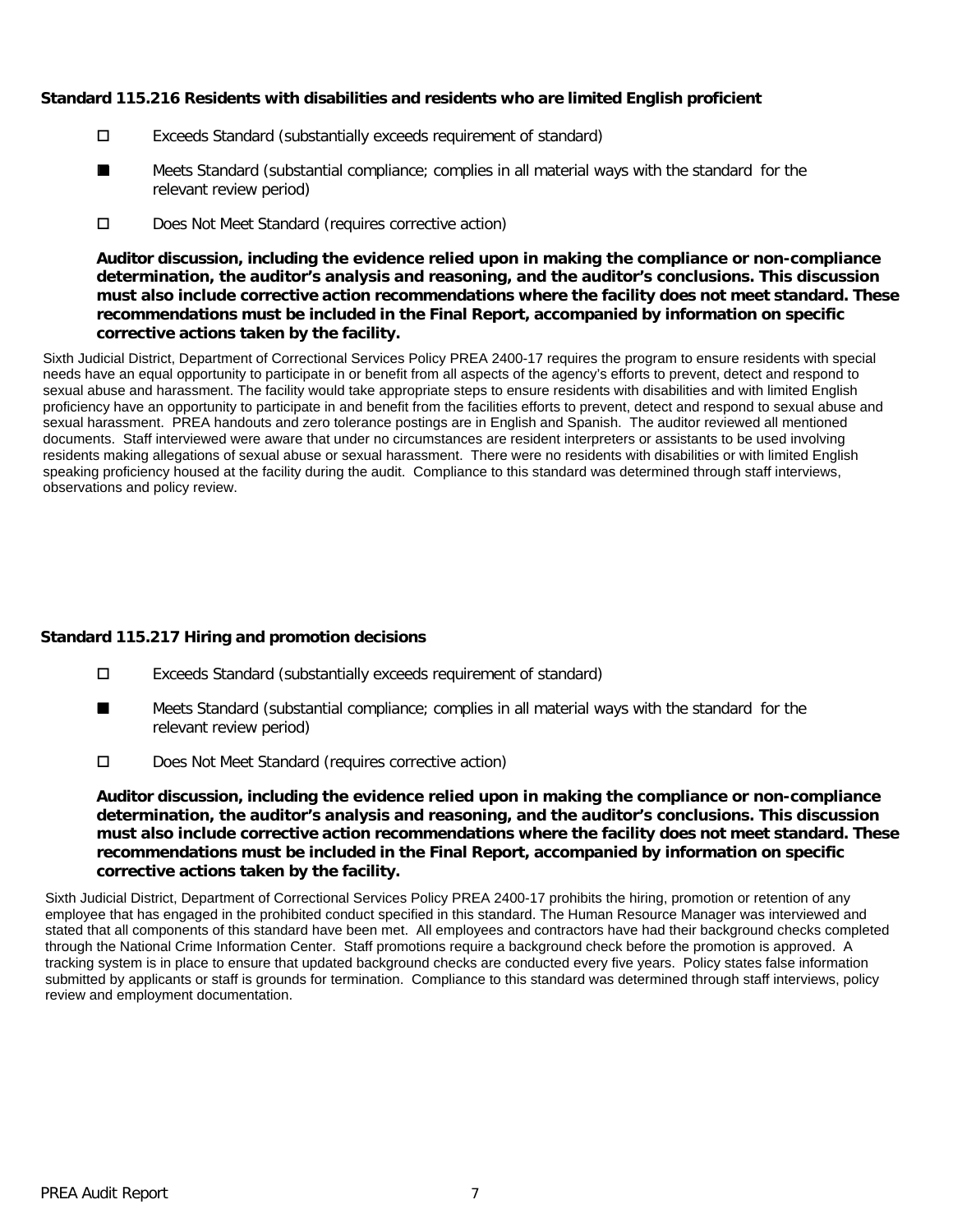## **Standard 115.218 Upgrades to facilities and technologies**

- Exceeds Standard (substantially exceeds requirement of standard)
- $\Box$  Meets Standard (substantial compliance; complies in all material ways with the standard for the relevant review period)
- D Does Not Meet Standard (requires corrective action)

**Auditor discussion, including the evidence relied upon in making the compliance or non-compliance determination, the auditor's analysis and reasoning, and the auditor's conclusions. This discussion must also include corrective action recommendations where the facility does not meet standard. These recommendations must be included in the Final Report, accompanied by information on specific corrective actions taken by the facility.**

Not Applicable-There have been no substantial upgrades to the facility or technology.

# **Standard 115.221 Evidence protocol and forensic medical examinations**

- Exceeds Standard (substantially exceeds requirement of standard)
- Meets Standard (substantial compliance; complies in all material ways with the standard for the relevant review period) ■
- Does Not Meet Standard (requires corrective action)

**Auditor discussion, including the evidence relied upon in making the compliance or non-compliance determination, the auditor's analysis and reasoning, and the auditor's conclusions. This discussion must also include corrective action recommendations where the facility does not meet standard. These recommendations must be included in the Final Report, accompanied by information on specific corrective actions taken by the facility.**

Sixth Judicial District, Department of Correctional Services Policy PREA 2401-13 covers all aspects of this standard. Facility staff were interviewed concerning this standard and all were knowledgeable of procedures to secure and obtain usable physical evidence when sexual abuse is alleged. Staff were aware who was responsible for conducting investigations. Residents are to be transported to a local hospital for forensic exams (the facility has a Memorandum of Understanding with the local hospital to provide these services). Policy requires that forensic medical examinations are to be performed without financial cost to the resident. Policy also requires that a victim advocate be made available to resident victims of sexual abuse to provide support through the forensic medical examination process, therapy and investigatory interviews. They have an agreement with the Riverview Center to provide rape crisis services to victims of sexual assault. There were no forensic medical examinations conducted during the previous 12 months. Compliance to this standard was determined through interviews with staff, a victim advocate, a hospital management official and policy review.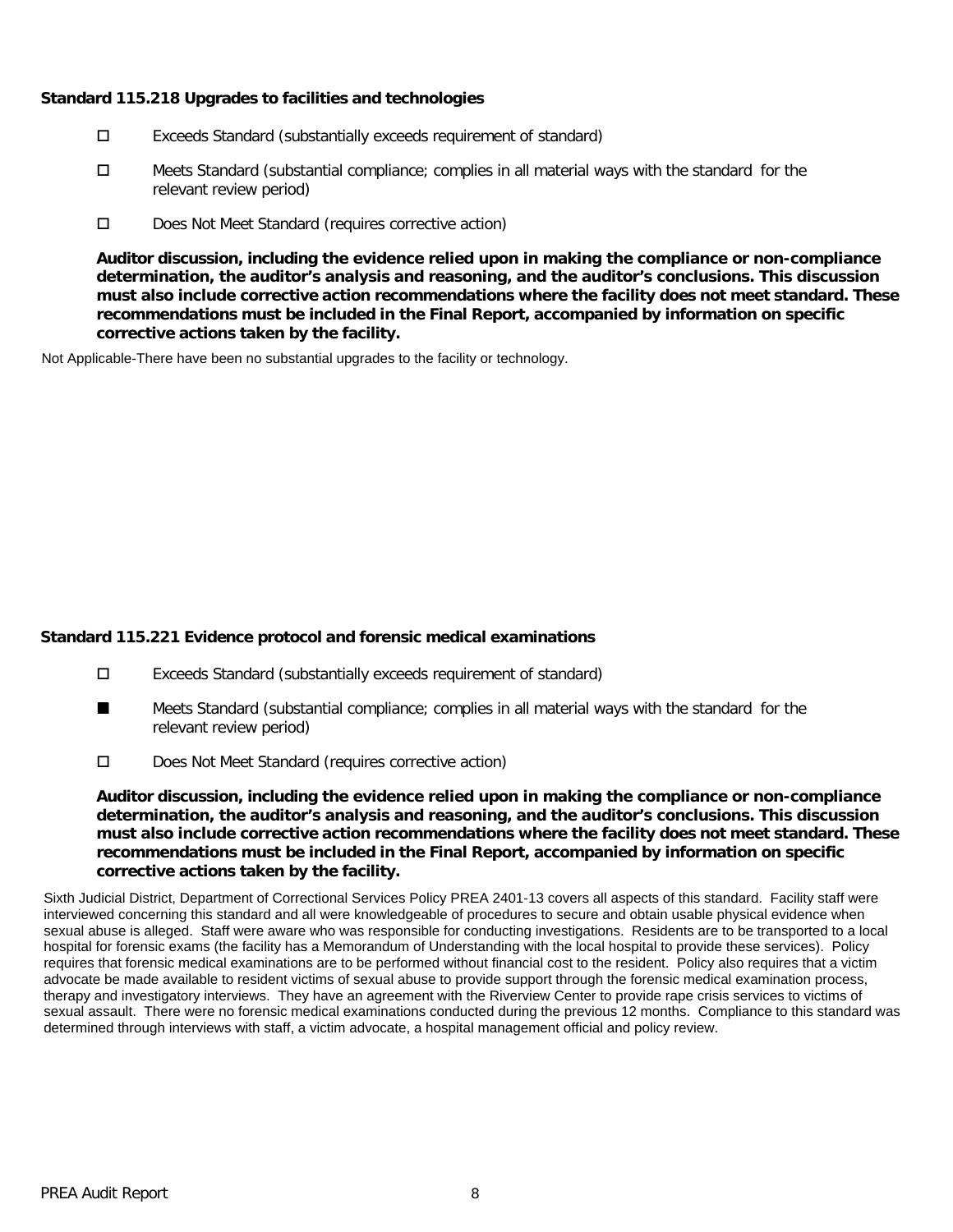# **Standard 115.222 Policies to ensure referrals of allegations for investigations**

- Exceeds Standard (substantially exceeds requirement of standard)
- Meets Standard (substantial compliance; complies in all material ways with the standard for the relevant review period) ■
- Does Not Meet Standard (requires corrective action)

**Auditor discussion, including the evidence relied upon in making the compliance or non-compliance determination, the auditor's analysis and reasoning, and the auditor's conclusions. This discussion must also include corrective action recommendations where the facility does not meet standard. These recommendations must be included in the Final Report, accompanied by information on specific corrective actions taken by the facility.**

Sixth Judicial District, Department of Correctional Services Policy PREA 2406-17 covers all aspects of this standard. Policy requires administrative or criminal investigations to be completed on all allegations of sexual abuse/harassment. Administrative investigations are routinely assigned for completion by the PREA Coordinator. These staff were interviewed and found to be very knowledgeable concerning his duties and responsibilities in conducting an investigation of sexual abuse or sexual harassment. The Coralville Police Department conducts criminal investigations for the facility. All investigators have been trained to conduct investigations in a correctional setting. There were two allegations of resident on resident sexual abuse investigated during previous 12 months. One was determined to be unfounded and the other unsubstantiated. Compliance to this standard was determined through staff interviews, policy review and an examination of the investigations.

# **Standard 115.231 Employee training**

- Exceeds Standard (substantially exceeds requirement of standard)
- Meets Standard (substantial compliance; complies in all material ways with the standard for the relevant review period) ■
- Does Not Meet Standard (requires corrective action)

**Auditor discussion, including the evidence relied upon in making the compliance or non-compliance determination, the auditor's analysis and reasoning, and the auditor's conclusions. This discussion must also include corrective action recommendations where the facility does not meet standard. These recommendations must be included in the Final Report, accompanied by information on specific corrective actions taken by the facility.**

Sixth Judicial District, Department of Correctional Services Policy PREA 2402-17 and the Annual Training Plan addresses all training required by this standard. All employees are initially provided training on the PREA during new hire orientation. The Iowa Department of Corrections provides extensive web-based e-learning of PREA standards training which all staff are required to successfully complete annually. Policy requires refresher training to ensure that all employees know the agency's current sexual abuse and sexual harassment policies and procedures. In practice, annual refresher training including PREA topics has been provided to all employees during annual personal safety training. Staff acknowledge in writing their understanding of the PREA. All staff interviewed stated they had received PREA training and have been provided a PREA checklist for first responders (observed by the auditor). Staff interviews, training files and the facility training curriculum were reviewed and supported compliance to this standard.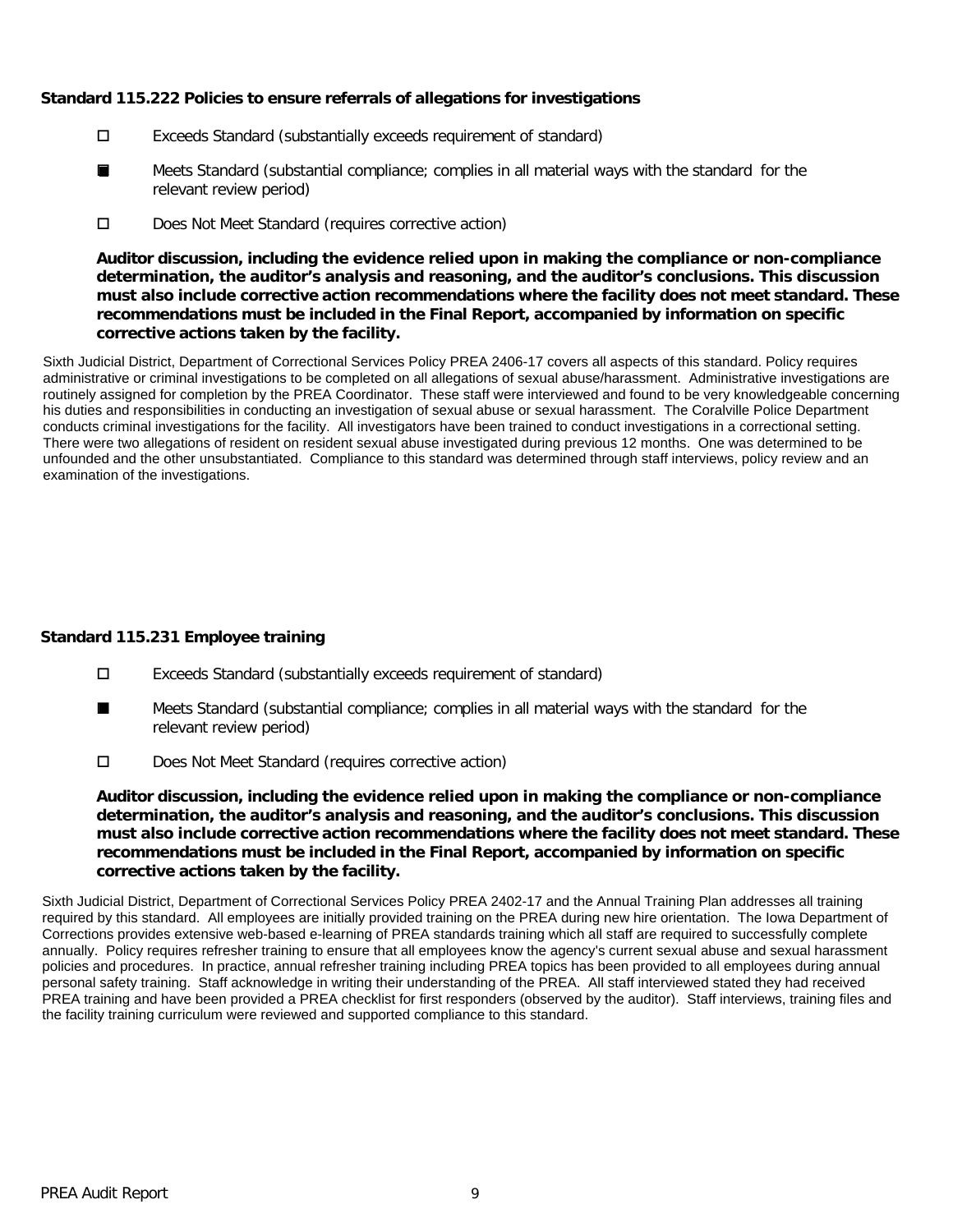## **Standard 115.232 Volunteer and contractor training**

- Exceeds Standard (substantially exceeds requirement of standard)
- Meets Standard (substantial compliance; complies in all material ways with the standard for the relevant review period) ■
- D Does Not Meet Standard (requires corrective action)

**Auditor discussion, including the evidence relied upon in making the compliance or non-compliance determination, the auditor's analysis and reasoning, and the auditor's conclusions. This discussion must also include corrective action recommendations where the facility does not meet standard. These recommendations must be included in the Final Report, accompanied by information on specific corrective actions taken by the facility.**

Sixth Judicial District, Department of Correctional Services Policy PREA 2402-17 and the Annual Training Plan addresses all training required by this standard. There were no volunteers (the facility has no volunteers) and three contractors (who enter the facility always under direct staff supervision) who have received PREA training, to include the agency's zero-tolerance policy, reporting and responding requirements. The training is documented and copies of training sign-in sheets and other related documents were reviewed by this auditor. The Residential Supervisor was interviewed, who confirmed the presentation of the required contractor training.

# **Standard 115.233 Resident education**

- Exceeds Standard (substantially exceeds requirement of standard)
- Meets Standard (substantial compliance; complies in all material ways with the standard for the relevant review period) ■
- Does Not Meet Standard (requires corrective action)

**Auditor discussion, including the evidence relied upon in making the compliance or non-compliance determination, the auditor's analysis and reasoning, and the auditor's conclusions. This discussion must also include corrective action recommendations where the facility does not meet standard. These recommendations must be included in the Final Report, accompanied by information on specific corrective actions taken by the facility.**

Sixth Judicial District, Department of Correctional Services Policy PREA 2402-17 addresses the requirements of this standard. Residents receive information during the intake process that includes viewing an informational video on the PREA and the Resident Handbook which explains the agency's zero-tolerance policy regarding sexual abuse and sexual harassment, how to report incidents or suspicions of sexual abuse or sexual harassment, their rights to be free from sexual abuse and sexual harassment and to be free from retaliation for reporting such incidents. Residents are also provided contact information for advocacy services and other reporting venues in the handbook. Services are available from the local advocacy center. Facility staff meet periodically with residents concerning PREA standards giving the residents an opportunity to ask questions and present any concerns. There are zero tolerance posters throughout the facility, a "hot line" telephone number to call to report sexual abuse or sexual harassment and contact information for the IDOC Ombudsman's Office. Interviews with staff and residents, as well as documentation review, support the facility meeting the requirements of this standard.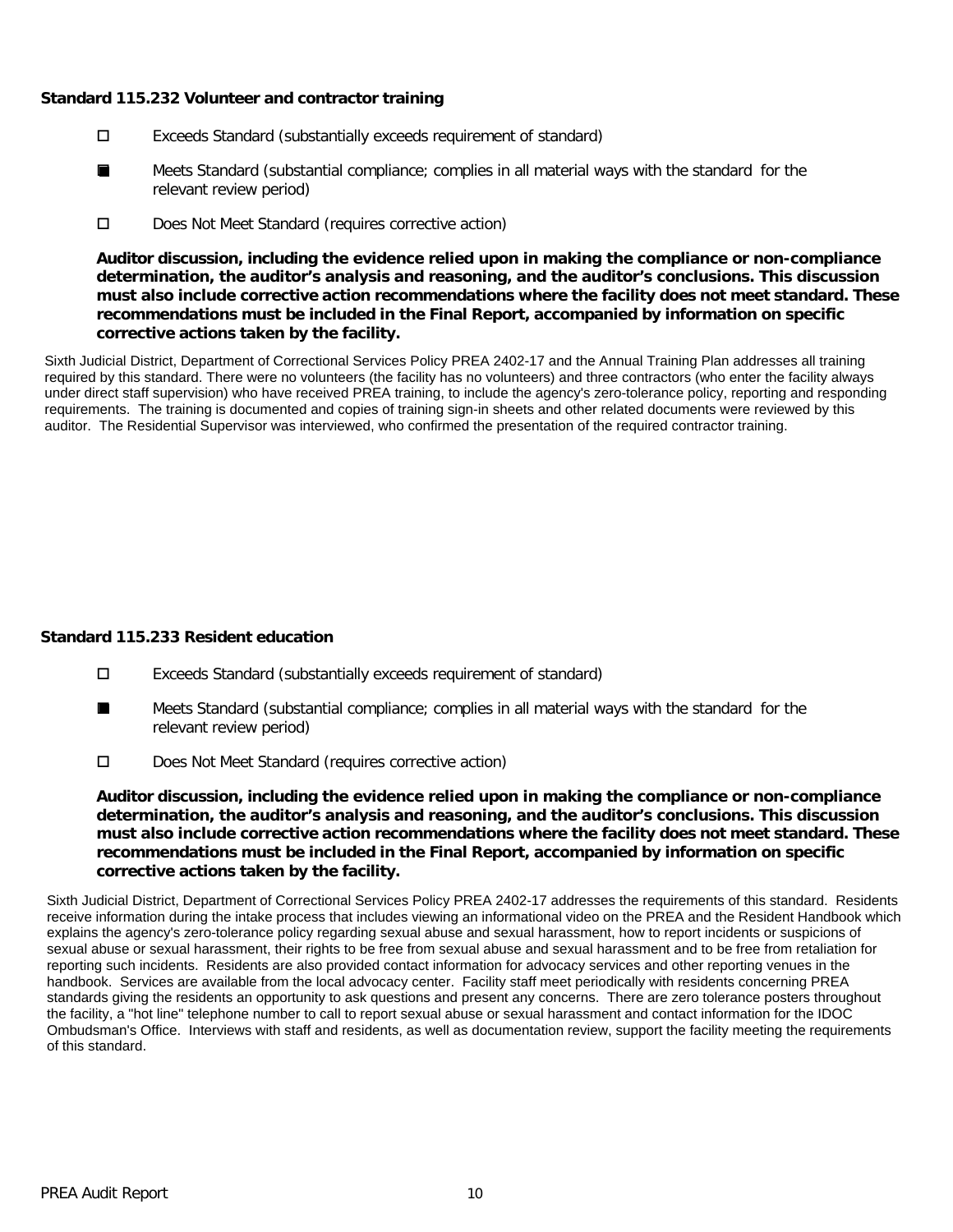## **Standard 115.234 Specialized training: Investigations**

- Exceeds Standard (substantially exceeds requirement of standard)
- Meets Standard (substantial compliance; complies in all material ways with the standard for the relevant review period) ■
- D Does Not Meet Standard (requires corrective action)

**Auditor discussion, including the evidence relied upon in making the compliance or non-compliance determination, the auditor's analysis and reasoning, and the auditor's conclusions. This discussion must also include corrective action recommendations where the facility does not meet standard. These recommendations must be included in the Final Report, accompanied by information on specific corrective actions taken by the facility.**

Sixth Judicial District, Department of Correctional Services Policy PREA 2402-17 addresses the requirements of this standard. The Coralville Police Department performs criminal investigations for the facility. There are seven trained investigators within the Sixth Judicial District who received specialized training on conducting sexual abuse investigations in a correctional setting. Training records were reviewed confirming the completion of the required training. Two investigators were interviewed and found to be very knowledgeable concerning their duties and responsibilities in conducting an investigation of sexual abuse or sexual harassment. There were two allegations of sexual abuse investigated during previous 12 months, with none being criminal. Compliance to this standard was determined through staff interviews, policy review and a review of training records.

# **Standard 115.235 Specialized training: Medical and mental health care**

- Exceeds Standard (substantially exceeds requirement of standard)
- Meets Standard (substantial compliance; complies in all material ways with the standard for the relevant review period) ■
- Does Not Meet Standard (requires corrective action)

**Auditor discussion, including the evidence relied upon in making the compliance or non-compliance determination, the auditor's analysis and reasoning, and the auditor's conclusions. This discussion must also include corrective action recommendations where the facility does not meet standard. These recommendations must be included in the Final Report, accompanied by information on specific corrective actions taken by the facility.**

Sixth Judicial District, Department of Correctional Services Policy PREA 2402-17 covers all aspects of this standard. The facility does not provide any on-site medical services. All staff are trained as first responders to refer victims to a local hospital (University of Iowa Hospitals and Clinics) for medical treatment and the collection of forensic evidence. Staff trained to conduct forensic examinations are on-site at the hospital at all times (confirmed through contact with the local hospital). The local rape crisis center is willing and able to provide victim advocacy services. Staff are also trained to preserve on-site evidence for investigative purposes. Staff also receive refresher training annually and documentation of participation is on file. The auditor reviewed the training lesson plan and training sign-in sheets. Staff interviewed confirmed compliance to this standard.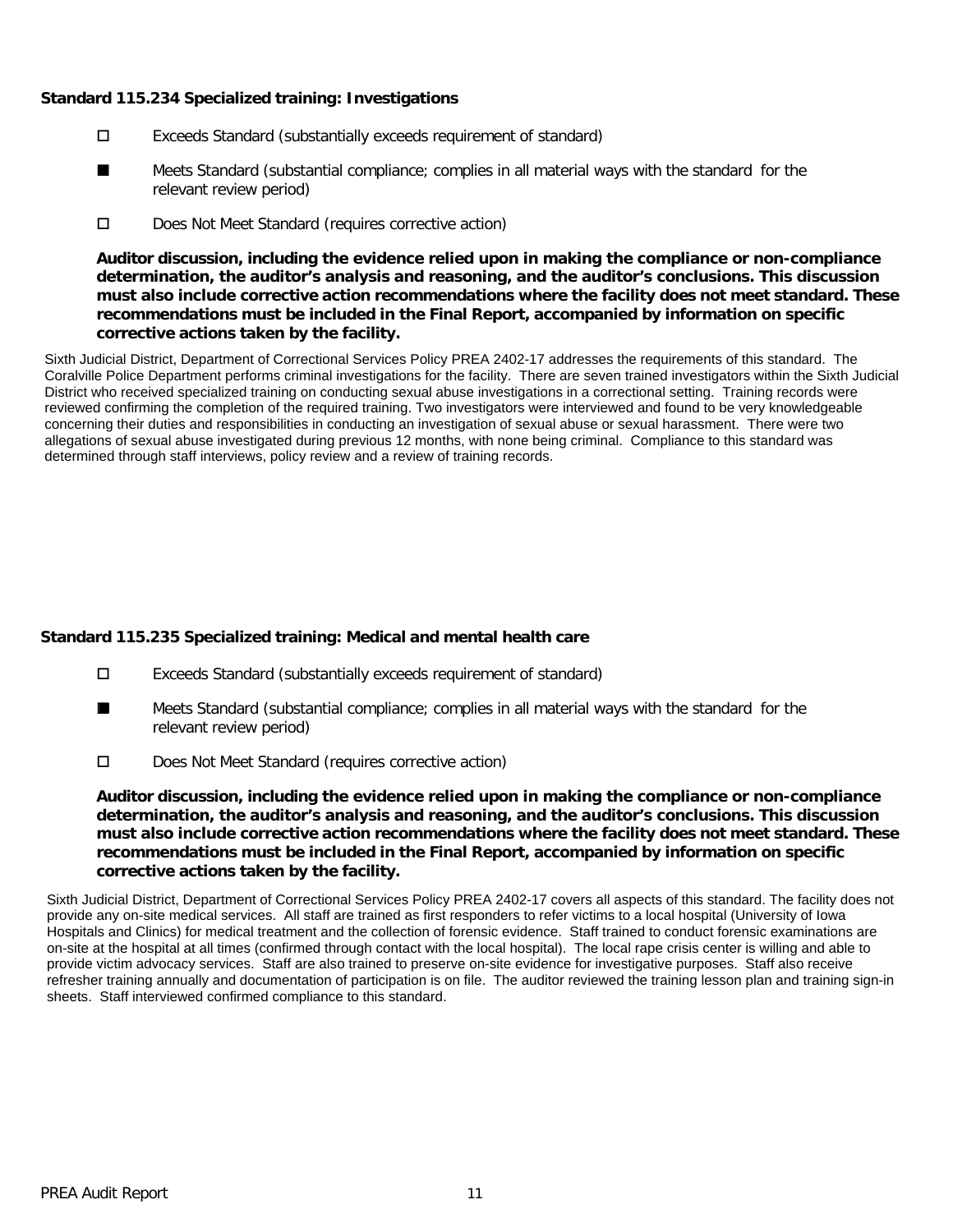## **Standard 115.241 Screening for risk of victimization and abusiveness**

- Exceeds Standard (substantially exceeds requirement of standard)
- Meets Standard (substantial compliance; complies in all material ways with the standard for the relevant review period) ■
- D Does Not Meet Standard (requires corrective action)

**Auditor discussion, including the evidence relied upon in making the compliance or non-compliance determination, the auditor's analysis and reasoning, and the auditor's conclusions. This discussion must also include corrective action recommendations where the facility does not meet standard. These recommendations must be included in the Final Report, accompanied by information on specific corrective actions taken by the facility.**

Sixth Judicial District, Department of Correctional Services Policy PREA 2403-17 and the State of Iowa Sexual Violence Propensity intake screening instrument (SVP) addresses the requirements of this standard. All residents are assessed at intake immediately upon arrival at the facility for their risk of being sexually abused or harassed by other residents or being sexually abusive towards other residents. A specially trained Residential Officer screens all new arrivals upon admission to the facility when the resident arrives at the facility. The staff review all relevant information from other facilities and continue to reassess when additional information is received. Residents are also reassessed within 30 days of arrival. Staff and resident interviews, a review of screening documentation and policy review confirmed compliance with this standard.

# **Standard 115.242 Use of screening information**

- Exceeds Standard (substantially exceeds requirement of standard)
- Meets Standard (substantial compliance; complies in all material ways with the standard for the relevant review period) ■
- D Does Not Meet Standard (requires corrective action)

**Auditor discussion, including the evidence relied upon in making the compliance or non-compliance determination, the auditor's analysis and reasoning, and the auditor's conclusions. This discussion must also include corrective action recommendations where the facility does not meet standard. These recommendations must be included in the Final Report, accompanied by information on specific corrective actions taken by the facility.**

Sixth Judicial District, Department of Correctional Services Policy PREA 2403-17 and the State of Iowa Sexual Violence Propensity intake screening instrument (SVP) addresses the requirements of this standard. The policy requires the use of a screening instrument to determine proper housing, bed, work, education and program assignments. Housing and program assignments are made on a case-by-case basis for all residents, with continued monitoring and follow up as necessary. The facility does not have dedicated housing for Lesbian,Gay, Bisexual, Transgender or Intersex residents. Youthful offenders are not housed at the facility. Interviews with staff, observations of the facility and an examination of documentation confirm compliance to this standard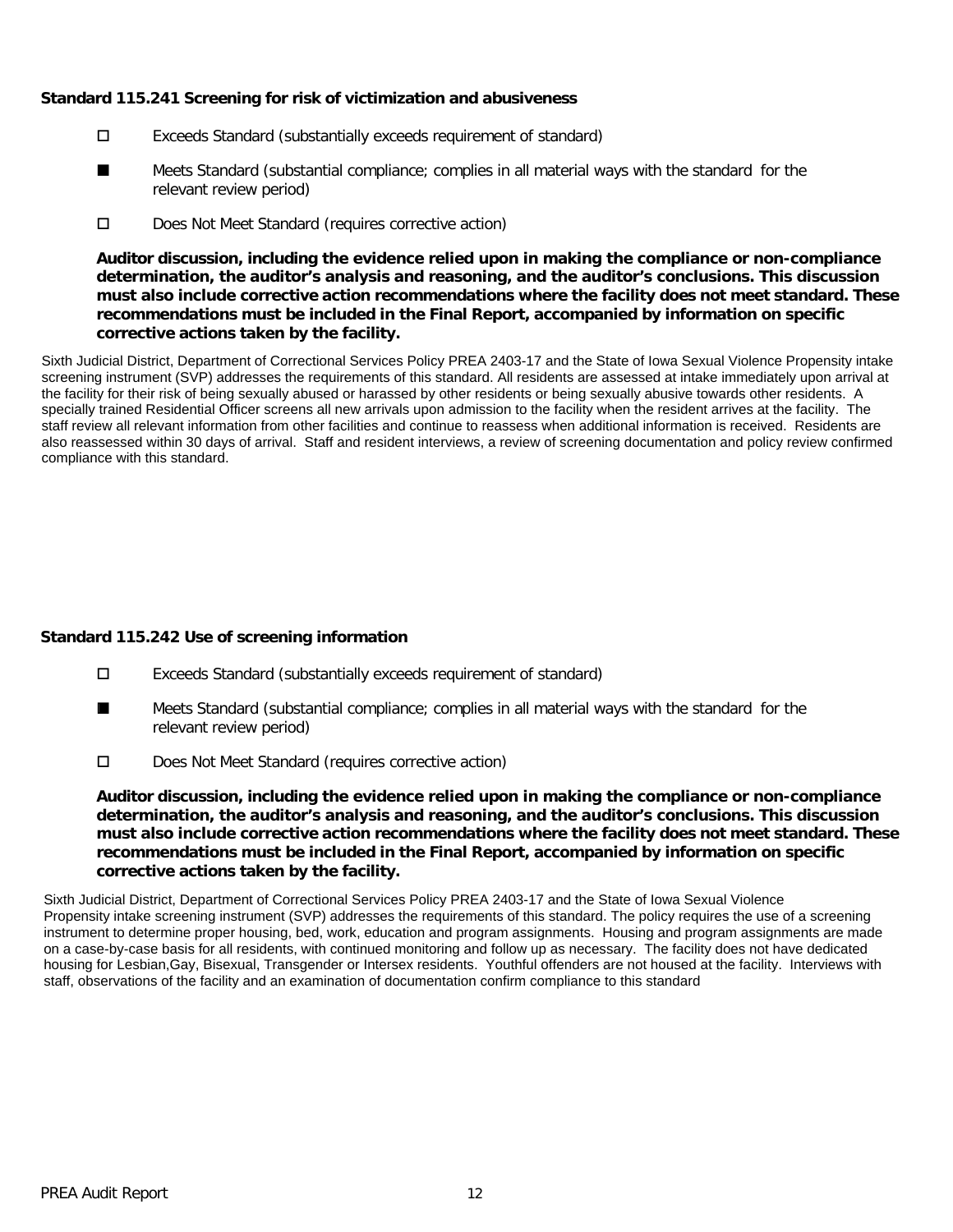#### **Standard 115.251 Resident reporting**

- Exceeds Standard (substantially exceeds requirement of standard)
- Meets Standard (substantial compliance; complies in all material ways with the standard for the relevant review period) ■
- D Does Not Meet Standard (requires corrective action)

**Auditor discussion, including the evidence relied upon in making the compliance or non-compliance determination, the auditor's analysis and reasoning, and the auditor's conclusions. This discussion must also include corrective action recommendations where the facility does not meet standard. These recommendations must be included in the Final Report, accompanied by information on specific corrective actions taken by the facility.**

Sixth Judicial District, Department of Correctional Services Policy PREA 2404-17, the grievance policy, and the resident handbook address compliance to this standard. A review of documentation and interviews with staff and residents confirmed that there are multiple ways (including verbally, in writing, anonymously, privately, "hot line" telephone calls, contact with the Iowa Department of Corrections and a advocacy center contact) for residents to report sexual abuse or sexual harassment. Staff document all allegations reported from all sources. There are posters and other documents, on display throughout the facility, observed by the auditor, that explain reporting methods. Additionally, the Resident Handbook, provided to residents in English or Spanish upon intake, lists multiple venues for residents to report sexual abuse or sexual harassment. The facility does have a MOU with a local advocacy center to provide support services relevant to this standard. Documentation review and interviews with residents and staff confirmed that the facility meets compliance with this standard.

# **Standard 115.252 Exhaustion of administrative remedies**

- Exceeds Standard (substantially exceeds requirement of standard)
- Meets Standard (substantial compliance; complies in all material ways with the standard for the relevant review period) ■
- Does Not Meet Standard (requires corrective action)

**Auditor discussion, including the evidence relied upon in making the compliance or non-compliance determination, the auditor's analysis and reasoning, and the auditor's conclusions. This discussion must also include corrective action recommendations where the facility does not meet standard. These recommendations must be included in the Final Report, accompanied by information on specific corrective actions taken by the facility.**

Sixth Judicial District, Department of Correctional Services Policy PREA 2404-17 and the grievance policy address this standard. Residents may file a grievance, however, all allegations of sexual abuse or sexual harassment when received by staff, would immediately result in an administrative or criminal investigation. There is no time limit when a resident may submit a grievance regarding an allegation of sexual abuse. Policy states that a resident who alleges sexual abuse may submit a grievance without submitting it to the staff member who is the subject of the complaint and that such grievance is not referred to a staff member who is the subject of the complaint. Third parties, including fellow residents, staff members, family members, attorneys and outside advocates, shall be permitted to assist in filing requests for administrative remedies relating to allegations of sexual abuse. The policy allows for an emergency grievance to be filed by residents who feel they are in imminent risk of sexual abuse. There were no grievances filed concerning sexual abuse or sexual harassment during the previous 12 months. Documentation review and interviews with residents and staff confirmed that the facility meets compliance with this standard.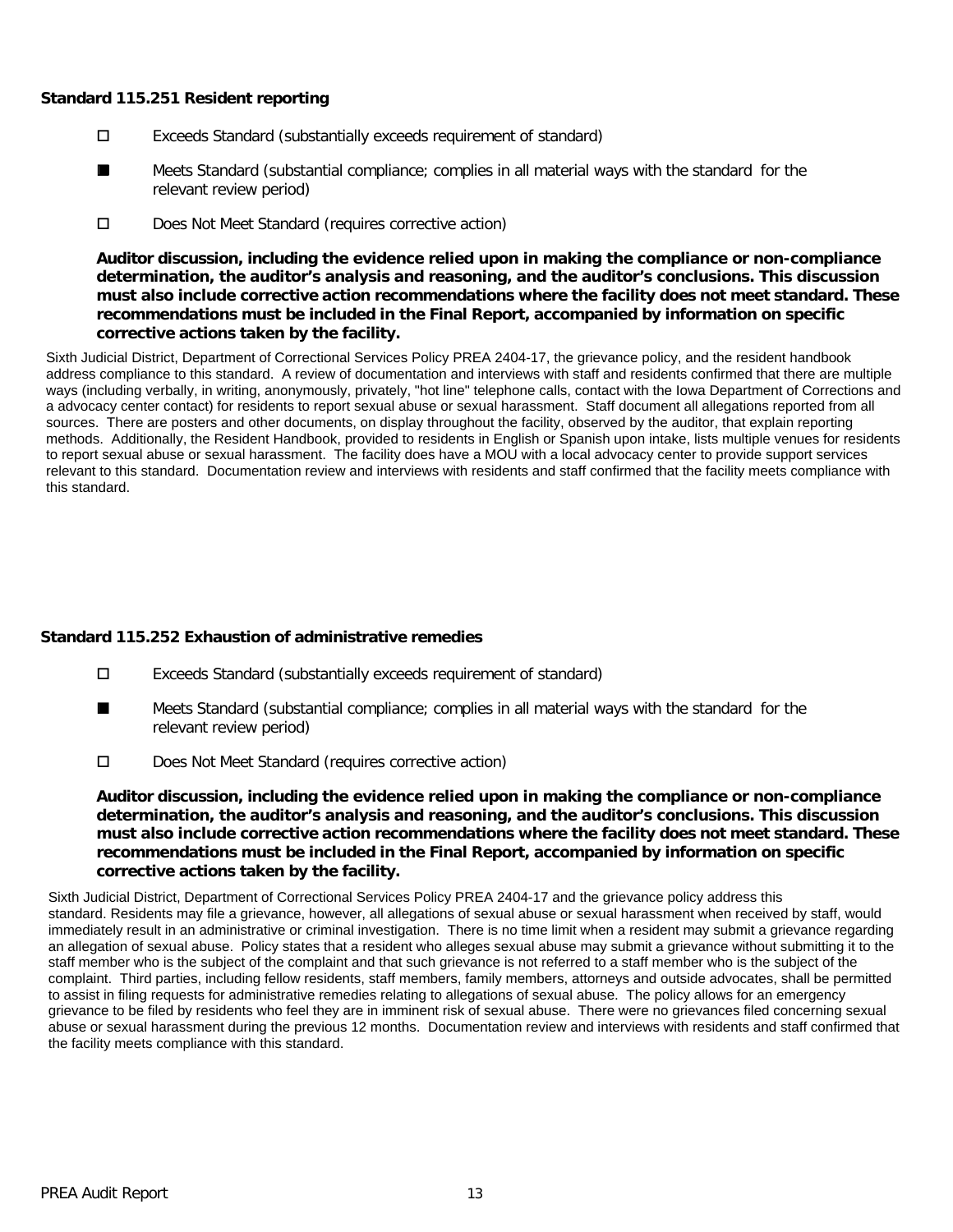## **Standard 115.253 Resident access to outside confidential support services**

- Exceeds Standard (substantially exceeds requirement of standard)
- Meets Standard (substantial compliance; complies in all material ways with the standard for the relevant review period) ■
- D Does Not Meet Standard (requires corrective action)

**Auditor discussion, including the evidence relied upon in making the compliance or non-compliance determination, the auditor's analysis and reasoning, and the auditor's conclusions. This discussion must also include corrective action recommendations where the facility does not meet standard. These recommendations must be included in the Final Report, accompanied by information on specific corrective actions taken by the facility.**

Sixth Judicial District, Department of Correctional Services Policy PREA 2404-17 and the resident handbook address this standard. The facility has a MOU with the Rape Victim Advocacy Program (RVAP). Residents are allowed to contact the RVAP telephonically or by mail. RVAP will provide all services required under this standard, in a confidential manner. The auditor observed posters, pamphlets and other relevant information displayed and available in common areas of the facility. Interviews with staff and residents confirmed that they were aware of the access to the outside victim advocacy group and where the telephone number and address was located.

# **Standard 115.254 Third-party reporting**

- Exceeds Standard (substantially exceeds requirement of standard)
- Meets Standard (substantial compliance; complies in all material ways with the standard for the relevant review period) ■
- D Does Not Meet Standard (requires corrective action)

**Auditor discussion, including the evidence relied upon in making the compliance or non-compliance determination, the auditor's analysis and reasoning, and the auditor's conclusions. This discussion must also include corrective action recommendations where the facility does not meet standard. These recommendations must be included in the Final Report, accompanied by information on specific corrective actions taken by the facility.**

Sixth Judicial District, Department of Correctional Services Policy PREA 2405-17, the facility website with staff telephone numbers, resident handbook, posters and posted addresses of local advocacy centers address the requirements of this standard. The resident handbook, various information handouts, the PREA packet and facility posters assist third party reporters on how to report allegations. Posted telephone numbers of local advocacy centers allow residents to contact the agencies at any time. Staff and resident interviews confirm compliance to this standard.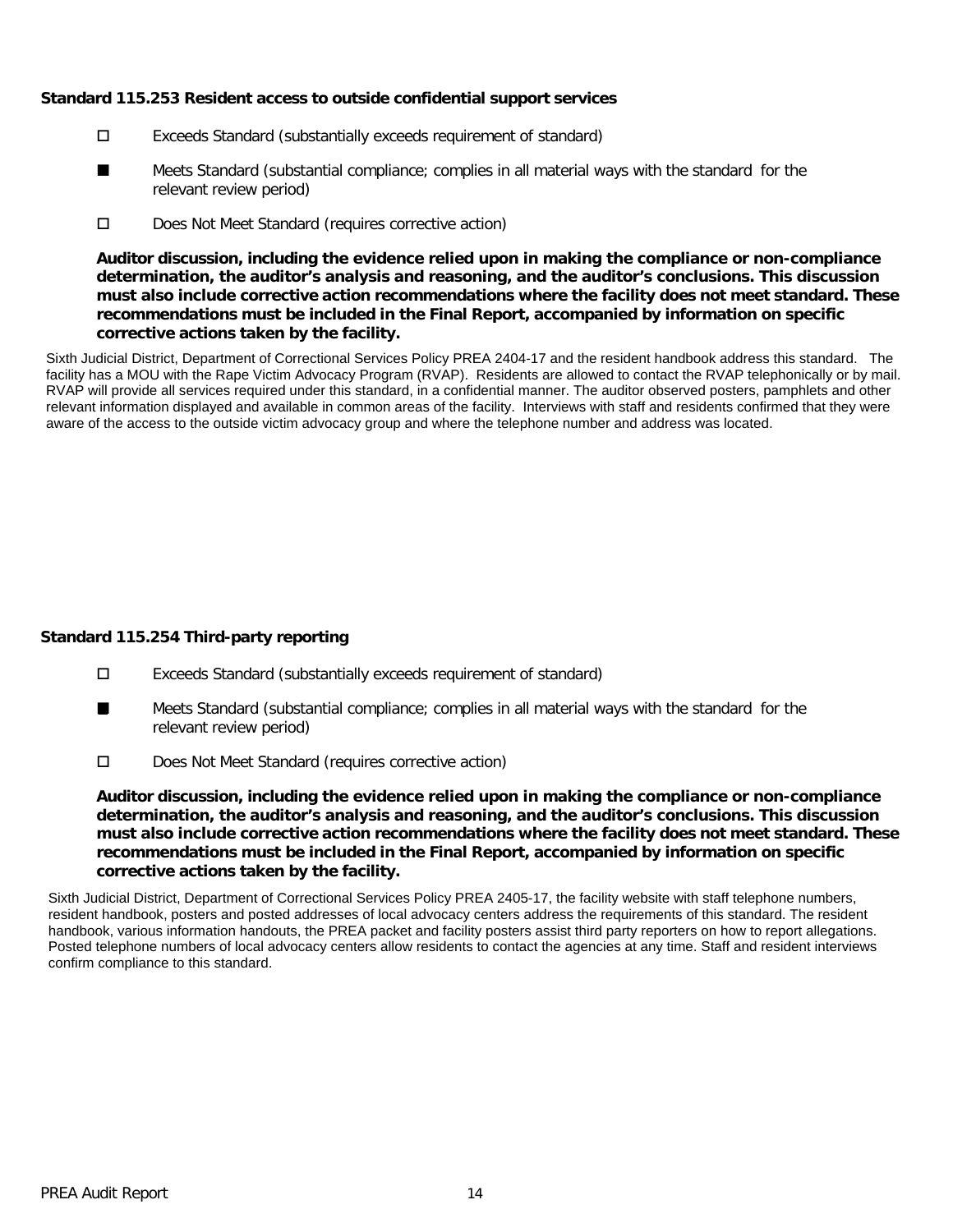## **Standard 115.261 Staff and agency reporting duties**

- Exceeds Standard (substantially exceeds requirement of standard)
- Meets Standard (substantial compliance; complies in all material ways with the standard for the relevant review period) ■
- D Does Not Meet Standard (requires corrective action)

**Auditor discussion, including the evidence relied upon in making the compliance or non-compliance determination, the auditor's analysis and reasoning, and the auditor's conclusions. This discussion must also include corrective action recommendations where the facility does not meet standard. These recommendations must be included in the Final Report, accompanied by information on specific corrective actions taken by the facility.**

Sixth Judicial District, Department of Correctional Services Policy PREA 2405-17 addresses this standard. All staff and contractors (the facility does not utilize volunteers) are required to report any information regarding sexual abuse or harassment or any staff neglect or violation that may contribute to an incident or an act of retaliation. The reporting is ordinarily made to the Residential Supervisor. Policy requires the information concerning the identity of the alleged resident victim and the specific facts of the case to be limited to staff who need-to-know because of their involvement with the victim's welfare and the investigation of the incident. Interviews with employees (no contractor was available to interview) confirmed they were aware of their reporting duties. Additional compliance with all aspects of the standard was verified through document and policy review. The facility does not house residents under the age of 18.

# **Standard 115.262 Agency protection duties**

- Exceeds Standard (substantially exceeds requirement of standard)
- Meets Standard (substantial compliance; complies in all material ways with the standard for the relevant review period) ■
- Does Not Meet Standard (requires corrective action)

**Auditor discussion, including the evidence relied upon in making the compliance or non-compliance determination, the auditor's analysis and reasoning, and the auditor's conclusions. This discussion must also include corrective action recommendations where the facility does not meet standard. These recommendations must be included in the Final Report, accompanied by information on specific corrective actions taken by the facility.**

Sixth Judicial District, Department of Correctional Services Policy PREA 2405-17 addresses this standard. All staff interviewed described their duties and responsibilities if they were aware of a resident being sexually abused or harassed and said they would act immediately to protect the resident. The staff interviewed stated they would separate residents, secure the scene, protect possible evidence, not allow residents to destroy possible evidence and contact their Residential Supervisor. During the rating period there were no residents determined to be subject to substantial risk of imminent sexual abuse. Compliance to this standard was confirmed through staff interviews and policy review.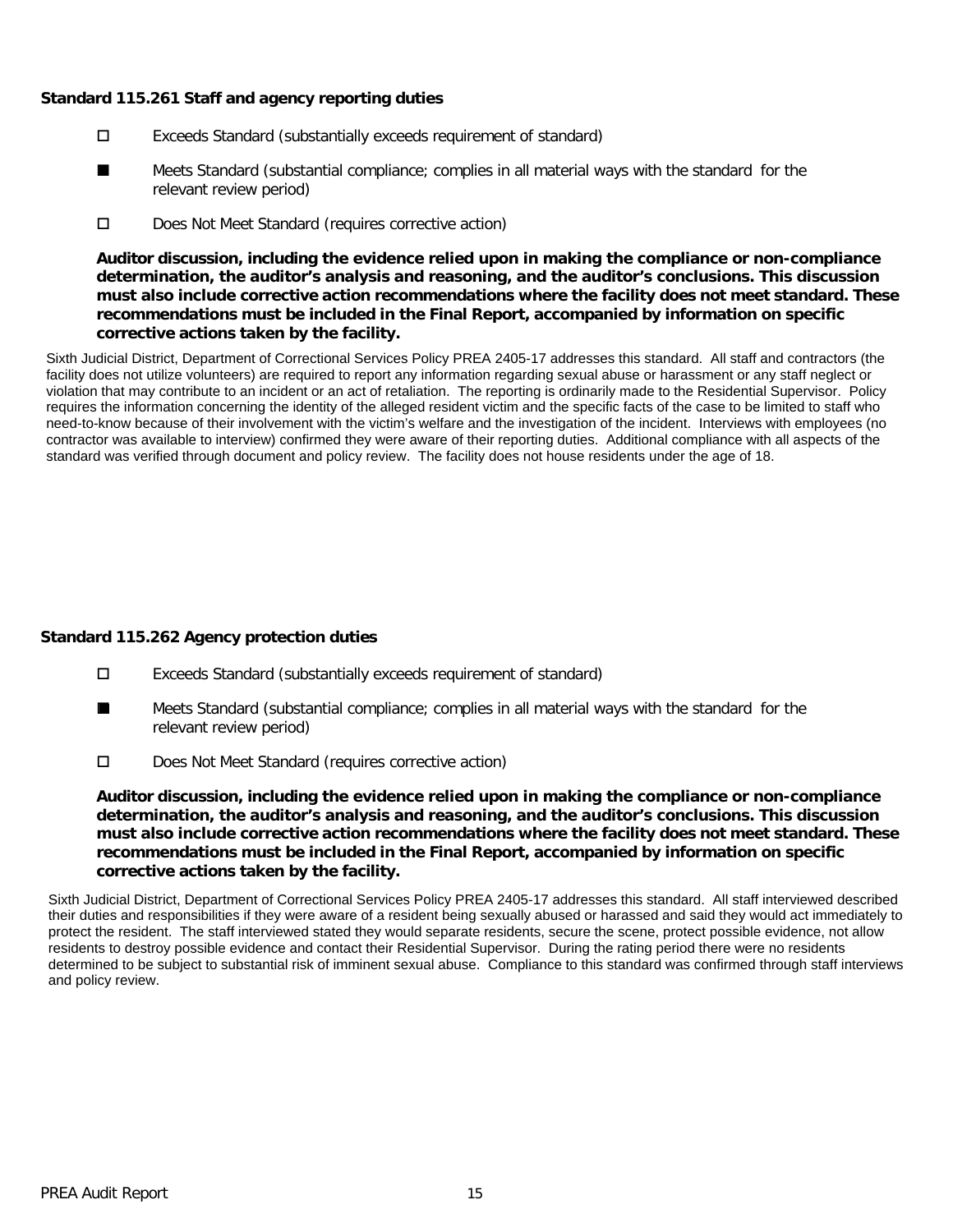# **Standard 115.263 Reporting to other confinement facilities**

- Exceeds Standard (substantially exceeds requirement of standard)
- Meets Standard (substantial compliance; complies in all material ways with the standard for the relevant review period) ■
- D Does Not Meet Standard (requires corrective action)

**Auditor discussion, including the evidence relied upon in making the compliance or non-compliance determination, the auditor's analysis and reasoning, and the auditor's conclusions. This discussion must also include corrective action recommendations where the facility does not meet standard. These recommendations must be included in the Final Report, accompanied by information on specific corrective actions taken by the facility.**

Sixth Judicial District, Department of Correctional Services Policy PREA 2405-17 addresses this standard. Policy requires the reporting of any PREA related allegation by a resident that occurred at another facility, to the Director of the facility where the alleged act occurred, within 72 hours of being notified of the allegation. There were no allegations received during the rating period stating that sexual abuse occurred at another facility or at Hope House. The policy requires an investigation be immediately initiated upon notification. Compliance with this standard was confirmed by reviewing policy and interviews with the the Residential Supervisor and the agency PREA Coordinator.

# **Standard 115.264 Staff first responder duties**

- Exceeds Standard (substantially exceeds requirement of standard)
- Meets Standard (substantial compliance; complies in all material ways with the standard for the relevant review period) ■
- Does Not Meet Standard (requires corrective action)

**Auditor discussion, including the evidence relied upon in making the compliance or non-compliance determination, the auditor's analysis and reasoning, and the auditor's conclusions. This discussion must also include corrective action recommendations where the facility does not meet standard. These recommendations must be included in the Final Report, accompanied by information on specific corrective actions taken by the facility.**

Sixth Judicial District, Department of Correctional Services Policy PREA 2405-17 addresses this standard. All staff interviewed were very knowledgeable concerning their first responder duties and responsibilities upon learning of a sexual abuse or sexual harassment allegation by a resident. The staff stated they would separate the residents, protect any crime scene, would not allow residents to destroy any evidence and immediately notify the Residential Supervisor. There were two allegations of sexual abuse made by residents during the previous 12 months. Neither of the allegations of resident on resident sexual abuse during the previous 12 months resulting in first responder actions. Interviews with staff and residents, as well as an examination of documentation, confirm compliance with this standard.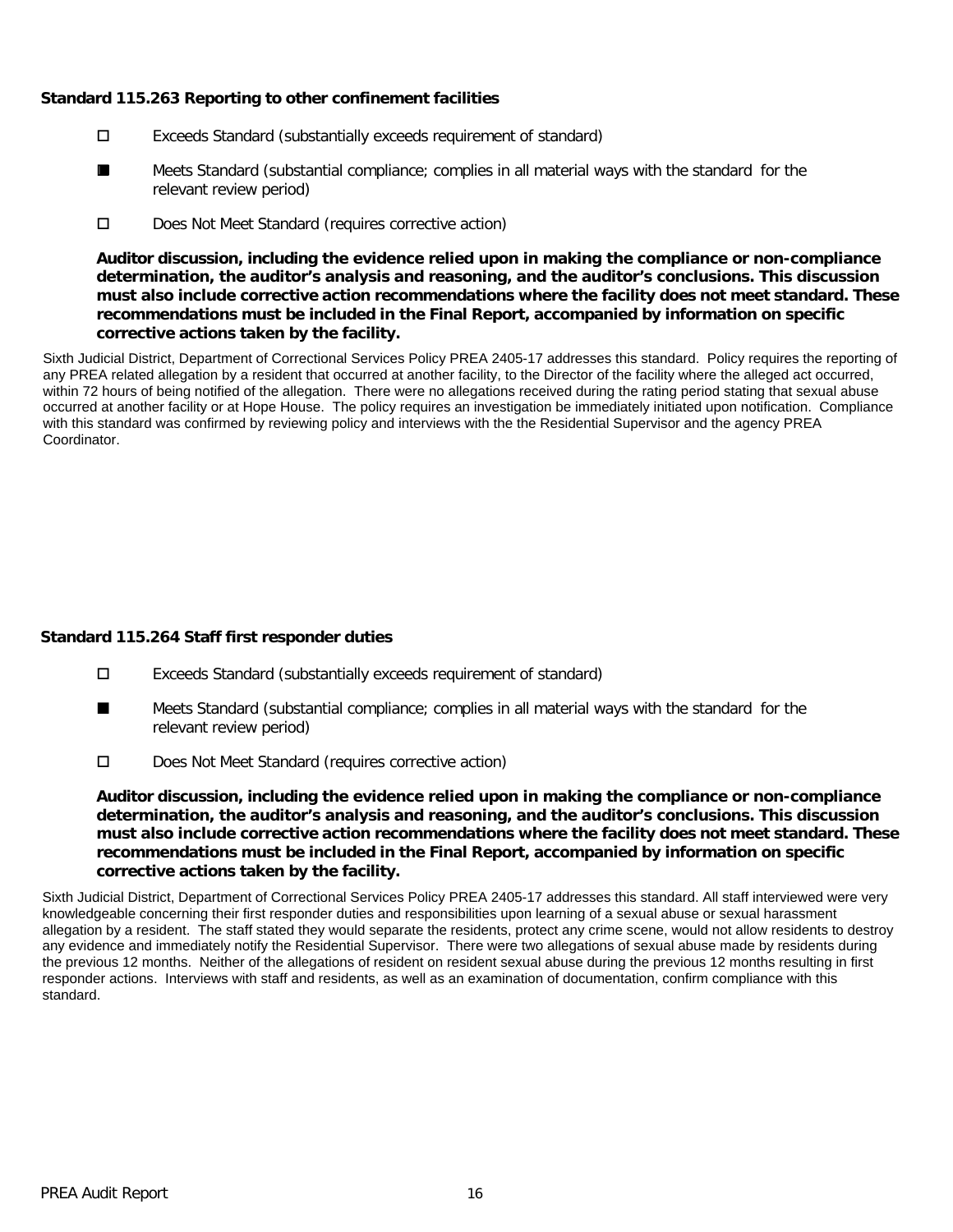#### **Standard 115.265 Coordinated response**

- Exceeds Standard (substantially exceeds requirement of standard)
- Meets Standard (substantial compliance; complies in all material ways with the standard for the relevant review period) ■
- D Does Not Meet Standard (requires corrective action)

**Auditor discussion, including the evidence relied upon in making the compliance or non-compliance determination, the auditor's analysis and reasoning, and the auditor's conclusions. This discussion must also include corrective action recommendations where the facility does not meet standard. These recommendations must be included in the Final Report, accompanied by information on specific corrective actions taken by the facility.**

Sixth Judicial District, Department of Correctional Services Policy PREA 2405-17, coordinated plan, and the allegation flow chart addresses this standard. The Flow Chart was reviewed by the auditor. This document provides specific directions and duties to first responders, investigators, facility administration, advocacy center staff and medical facilities in coordination to respond to sexual abuse and sexual harassment incidents. Staff interviews and a review of policy confirmed compliance with this standard.

# **Standard 115.266 Preservation of ability to protect residents from contact with abusers**

- Exceeds Standard (substantially exceeds requirement of standard)
- Meets Standard (substantial compliance; complies in all material ways with the standard for the relevant review period) ■
- Does Not Meet Standard (requires corrective action)

**Auditor discussion, including the evidence relied upon in making the compliance or non-compliance determination, the auditor's analysis and reasoning, and the auditor's conclusions. This discussion must also include corrective action recommendations where the facility does not meet standard. These recommendations must be included in the Final Report, accompanied by information on specific corrective actions taken by the facility.**

Sixth Judicial District, Department of Correctional Services Policy PREA 2404-17 and the collective bargaining agreement between the State of Iowa and the American Federation of State, County and Municipal Employees, Council 61 AFL-CIO complies with the standard. Employees are subject to discipline, including removal, if they engage in any sexual abuse/harassment of a resident. The CBA will expire on June 30, 2017.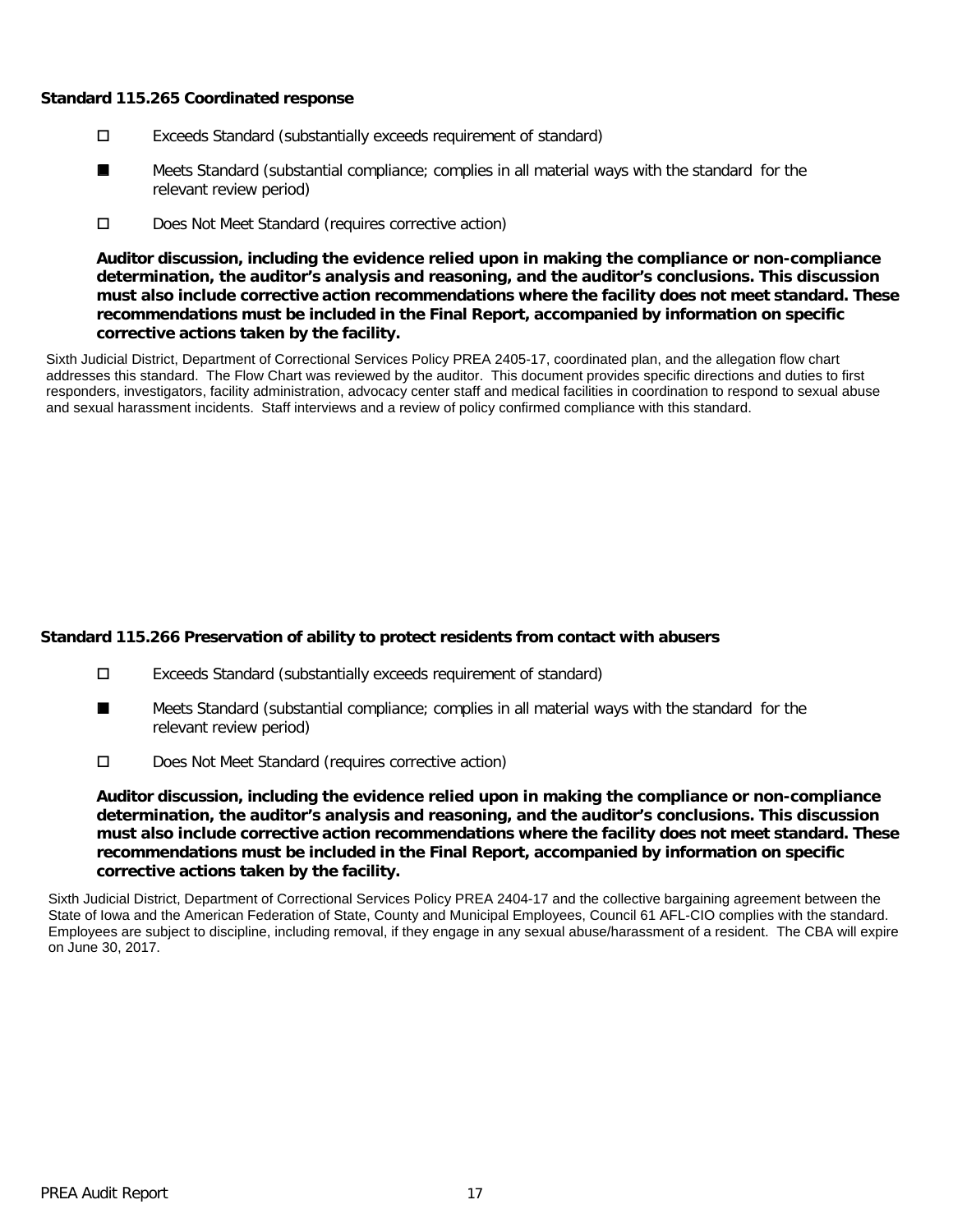## **Standard 115.267 Agency protection against retaliation**

- Exceeds Standard (substantially exceeds requirement of standard)
- Meets Standard (substantial compliance; complies in all material ways with the standard for the relevant review period) ■
- D Does Not Meet Standard (requires corrective action)

**Auditor discussion, including the evidence relied upon in making the compliance or non-compliance determination, the auditor's analysis and reasoning, and the auditor's conclusions. This discussion must also include corrective action recommendations where the facility does not meet standard. These recommendations must be included in the Final Report, accompanied by information on specific corrective actions taken by the facility.**

Sixth Judicial District, Department of Correctional Services Policy PREA 2405-17 addresses this standard. The policy prohibits any type of retaliation to any staff or resident who has reported sexual abuse or sexual harassment or who cooperated in any PREA allegation investigation. The PREA Coordinator is designated the retaliation monitor. She was interviewed and stated she would conduct checks with a resident or staff on a regular basis for at least 90 days or beyond if needed to ensure they are safe from retaliation. There have been no cases of actual or suspected retaliation during the previous 12 months. Staff interviews and a review of policy confirmed compliance with this standard.

# **Standard 115.271 Criminal and administrative agency investigations**

- Exceeds Standard (substantially exceeds requirement of standard)
- Meets Standard (substantial compliance; complies in all material ways with the standard for the relevant review period) ■
- Does Not Meet Standard (requires corrective action)

**Auditor discussion, including the evidence relied upon in making the compliance or non-compliance determination, the auditor's analysis and reasoning, and the auditor's conclusions. This discussion must also include corrective action recommendations where the facility does not meet standard. These recommendations must be included in the Final Report, accompanied by information on specific corrective actions taken by the facility.**

Sixth Judicial District, Department of Correctional Services Policy PREA 2406-17 addresses this standard. Trained investigators from within the Sixth Judicial District, Department of Correctional Services would normally conduct administrative investigations within the facility. Criminal investigations are referred to the Coralville Police Department who would confer with the county prosecutor to determine if prosecution would be pursued. There were no criminal investigations during this audit period. The Residential Supervisor stated the facility would cooperate fully with any outside agency who conducts an investigation. There were two administrative investigations involving allegations of sexual harassment or abuse during the previous 12 months. One of the allegations was determined to be unfounded and the other allegation was determined to be unsubstantiated. Staff interviews and a review of policy confirmed compliance to this standard.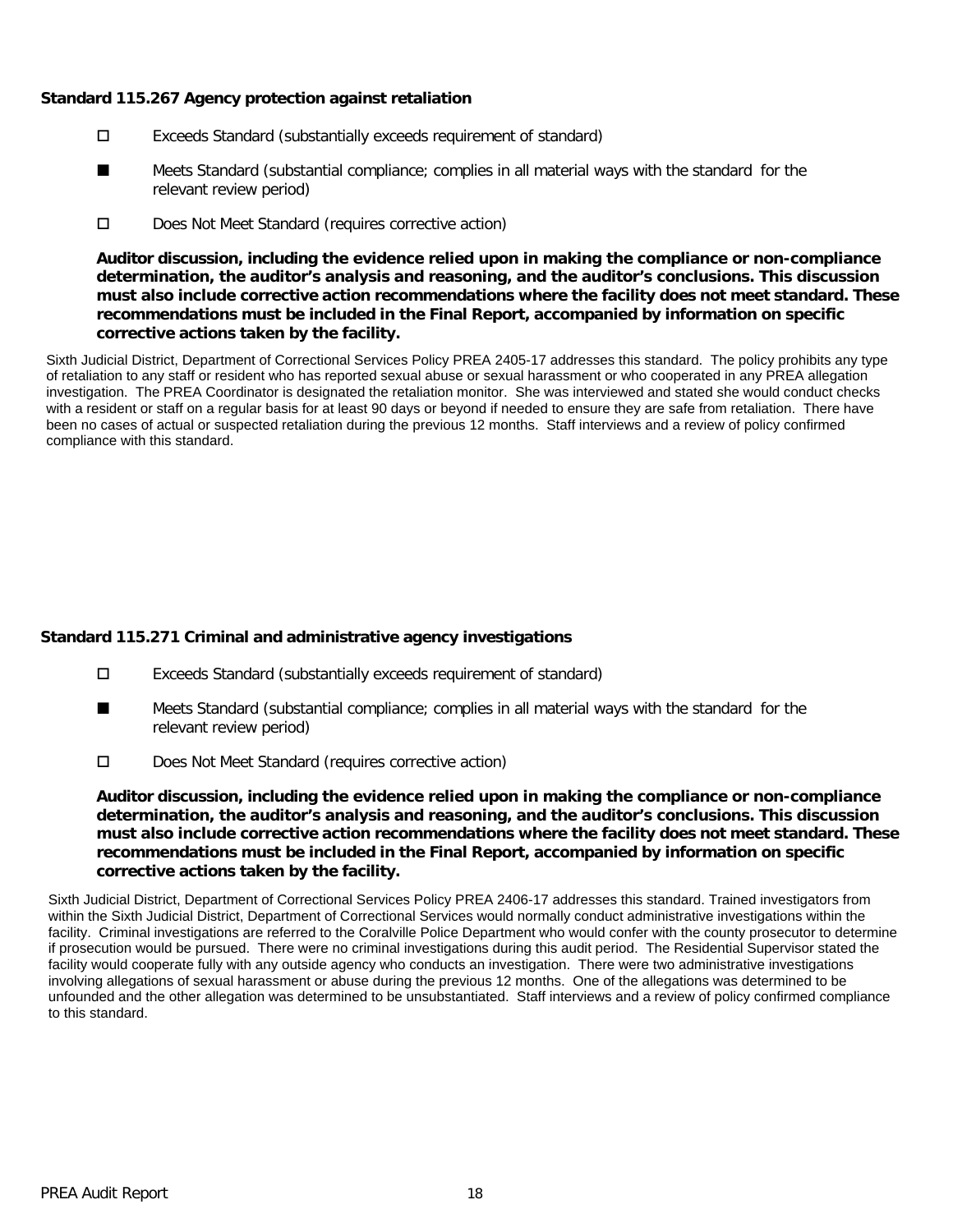# **Standard 115.272 Evidentiary standard for administrative investigations**

- Exceeds Standard (substantially exceeds requirement of standard)
- Meets Standard (substantial compliance; complies in all material ways with the standard for the relevant review period) ■
- D Does Not Meet Standard (requires corrective action)

**Auditor discussion, including the evidence relied upon in making the compliance or non-compliance determination, the auditor's analysis and reasoning, and the auditor's conclusions. This discussion must also include corrective action recommendations where the facility does not meet standard. These recommendations must be included in the Final Report, accompanied by information on specific corrective actions taken by the facility.**

Sixth Judicial District, Department of Correctional Services Policy PREA 2406-17 addresses the requirements of the standard. The evidence standard is a "preponderance of the evidence" in determining whether allegations of sexual abuse or sexual harassment are substantiated. The investigators interviewed were aware of the evidence standard. The evidence standard was utilized in the reviewed case files.

# **Standard 115.273 Reporting to residents**

- Exceeds Standard (substantially exceeds requirement of standard)
- Meets Standard (substantial compliance; complies in all material ways with the standard for the relevant review period) ■
- Does Not Meet Standard (requires corrective action)

**Auditor discussion, including the evidence relied upon in making the compliance or non-compliance determination, the auditor's analysis and reasoning, and the auditor's conclusions. This discussion must also include corrective action recommendations where the facility does not meet standard. These recommendations must be included in the Final Report, accompanied by information on specific corrective actions taken by the facility.**

Sixth Judicial District, Department of Correctional Services Policy PREA 2406-17 addresses the requirements of the standard. Policy requires that a resident victim be informed of the determination of an investigation into an allegation of sexual abuse or sexual harassment. If the allegation and investigation involves staff, the facility is to inform the victim whenever the staff member is no longer in the resident's facility, if the staff member is no longer employed at the facility, when the staff member has been indicted on a charge related to sexual abuse within the facility or when the staff member has been convicted on a charge related to sexual abuse within the facility. There were no criminal investigations completed during the audit period. There were two administrative investigations involving a sexual harassment allegation during the previous 12 months which resulted in this notification. It was confirmed that the victims were notified when the investigations were completed (documented). Compliance to this standard was determined through interviews with facility investigators and documentation review.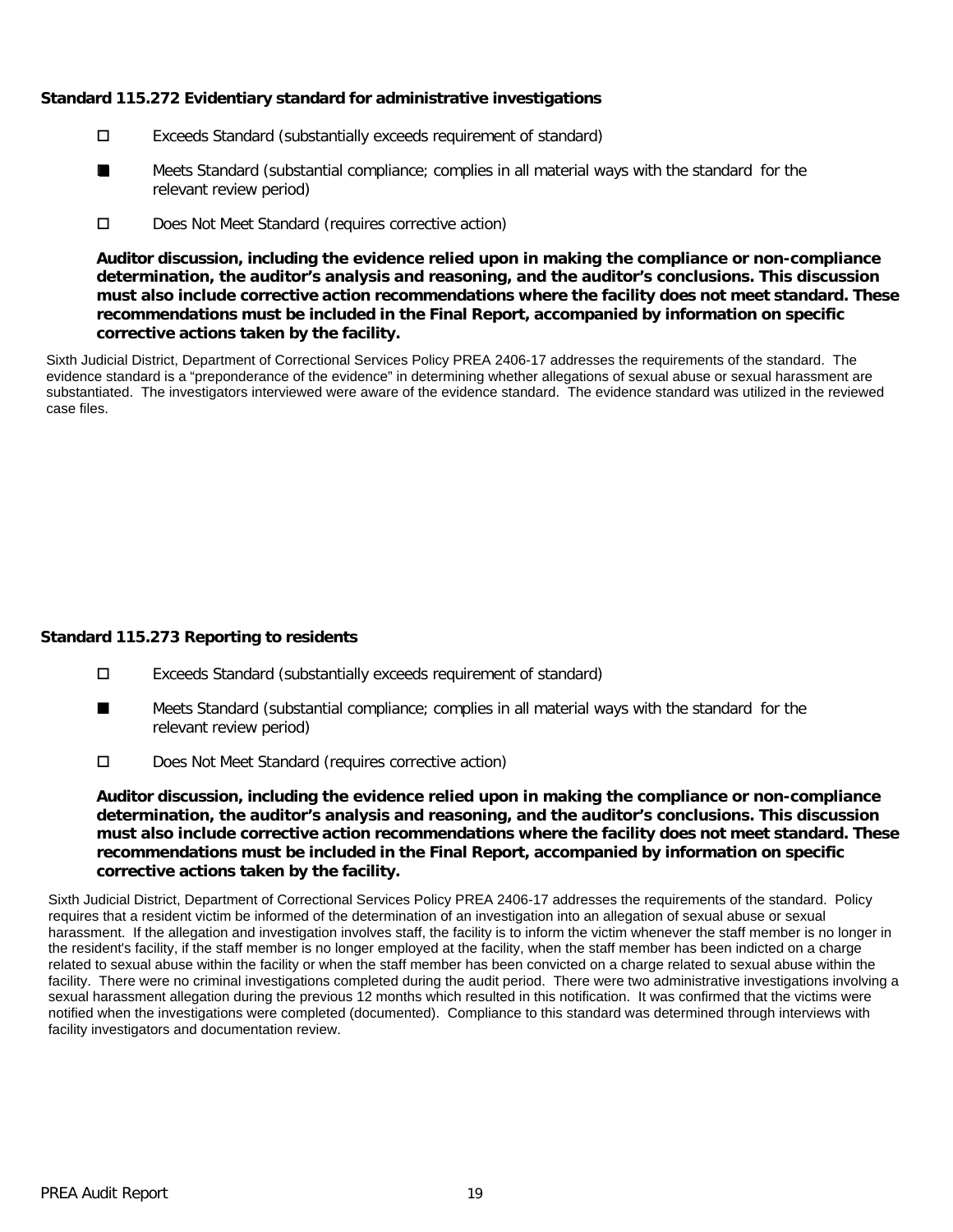## **Standard 115.276 Disciplinary sanctions for staff**

- Exceeds Standard (substantially exceeds requirement of standard)
- Meets Standard (substantial compliance; complies in all material ways with the standard for the relevant review period) ■
- D Does Not Meet Standard (requires corrective action)

**Auditor discussion, including the evidence relied upon in making the compliance or non-compliance determination, the auditor's analysis and reasoning, and the auditor's conclusions. This discussion must also include corrective action recommendations where the facility does not meet standard. These recommendations must be included in the Final Report, accompanied by information on specific corrective actions taken by the facility.**

Sixth Judicial District, Department of Correctional Services Policy PREA 2407-17 addresses the requirements of the standard. Staff are subject to disciplinary sanctions for violating agency sexual abuse or sexual harassment policies. The facility has not issued any disciplinary sanctions to staff as a result of sexual conduct with residents during the previous 12 months. There have not been any reported cases of staff engaging in sex with residents during the previous 12 months. Policy states that staff are subject to disciplinary sanctions up to and including discharge for violating agency sexual abuse or sexual harassment policies. Policy also states a report of sexual abuse made in good faith based upon a reasonable belief that the alleged conduct occurred shall not constitute falsely reporting an incident or lying, even if an investigation does not establish evidence sufficient to substantiate the allegation. The Collective Bargaining Agreement between the the State of Iowa and the American Federation of State, County and Municipal Employees, AFL-CIO, allows for disciplinary sanctions against staff including termination for sexual abuse or sexual harassment of a resident. Interviews with facility investigators and the Human Resources Manager along with a review of documentation confirm that the facility is in compliance with this standard.

# **Standard 115.277 Corrective action for contractors and volunteers**

- Exceeds Standard (substantially exceeds requirement of standard)
- Meets Standard (substantial compliance; complies in all material ways with the standard for the relevant review period) ■
- Does Not Meet Standard (requires corrective action)

**Auditor discussion, including the evidence relied upon in making the compliance or non-compliance determination, the auditor's analysis and reasoning, and the auditor's conclusions. This discussion must also include corrective action recommendations where the facility does not meet standard. These recommendations must be included in the Final Report, accompanied by information on specific corrective actions taken by the facility.**

Sixth Judicial District, Department of Correctional Services Policy PREA 2407-17 addresses the mandates of this standard. Any contractor or volunteer who engages in sexual abuse or sexual harassment is prohibited from contact with residents and will be reported to law enforcement agencies and to relevant licensing bodies, unless the activity was clearly not criminal. In the past 12 months, there were no contractors or volunteers reported to have engaged in any act of sexual abuse or sexual harassment with a resident. The facility would take appropriate remedial measures, and consider prohibiting further contact with residents, in the event of any violation of agency sexual abuse or sexual harassment policies by a contractor. Interviews with the Residential Supervisor and the PREA Coordinator along with an examination of documentation confirm compliance to this standard.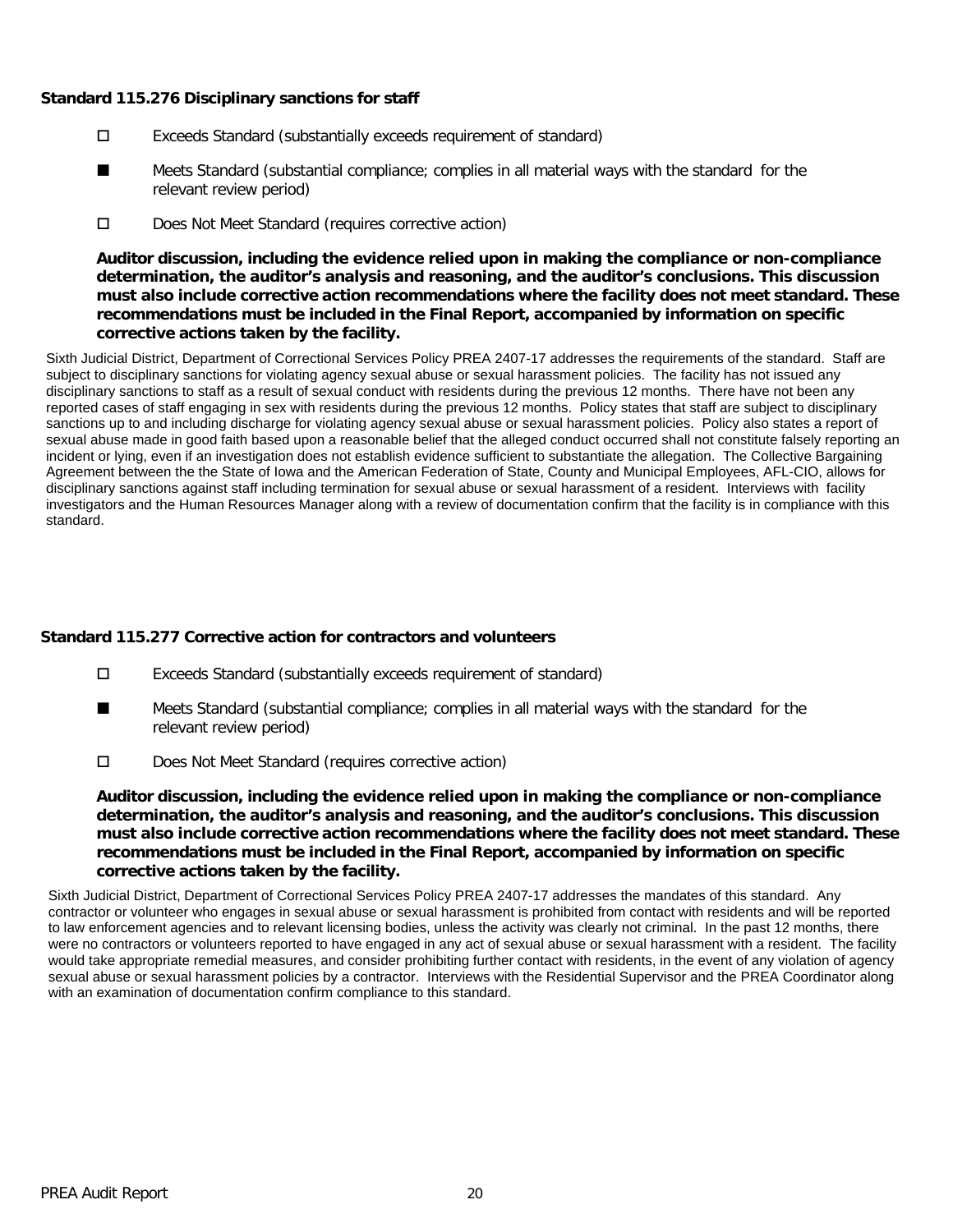## **Standard 115.278 Disciplinary sanctions for residents**

- Exceeds Standard (substantially exceeds requirement of standard)
- Meets Standard (substantial compliance; complies in all material ways with the standard for the relevant review period) ■
- D Does Not Meet Standard (requires corrective action)

**Auditor discussion, including the evidence relied upon in making the compliance or non-compliance determination, the auditor's analysis and reasoning, and the auditor's conclusions. This discussion must also include corrective action recommendations where the facility does not meet standard. These recommendations must be included in the Final Report, accompanied by information on specific corrective actions taken by the facility.**

Sixth Judicial District, Department of Correctional Services Policy PREA 2407-17 addresses the requirements of the standard. Policy states that residents shall be subject to disciplinary sanctions pursuant to a formal disciplinary process following an administrative finding that the offender engaged in resident on resident sexual abuse or following a criminal finding of guilt for resident on resident sexual abuse. Sanctions shall be commensurate with the nature and circumstances of the abuse committed, the resident's disciplinary history and the sanctions imposed for comparable offenses by other residents with similar histories. The disciplinary process shall consider whether a resident's mental disabilities or mental illness contributed to his or her behavior when determining what type of sanction, if any, should be imposed. The facility may offer therapy, counseling or other interventions designed to address and correct underlying reasons or motivations for the abuse. Also, the aggressor would be transferred to another facility. The facility does not discipline residents who make allegations in good faith, even if the investigation does not establish evidence sufficient to substantiate the allegation. Interviews with facility investigators and a review of policy confirmed compliance to this standard.

# **Standard 115.282 Access to emergency medical and mental health services**

- Exceeds Standard (substantially exceeds requirement of standard)
- Meets Standard (substantial compliance; complies in all material ways with the standard for the relevant review period) ■
- Does Not Meet Standard (requires corrective action)

**Auditor discussion, including the evidence relied upon in making the compliance or non-compliance determination, the auditor's analysis and reasoning, and the auditor's conclusions. This discussion must also include corrective action recommendations where the facility does not meet standard. These recommendations must be included in the Final Report, accompanied by information on specific corrective actions taken by the facility.**

Sixth Judicial District, Department of Correctional Services Policy PREA 2408-1 addresses the requirements of the standard. Since the facility has no medical staff, all cases pursuant to this standard would be taken to the local hospital for evaluation/treatment. Policy states that resident victims of sexual abuse shall receive timely, unimpeded access to emergency medical treatment and crisis intervention services, the nature and scope of which are determined by medical and mental health practitioners according to their professional judgment. Resident victims of sexual abuse while incarcerated shall be offered timely information about and timely access to emergency contraception and sexually transmitted infections prophylaxis, in accordance with professionally accepted standards of care, where medically appropriate. Treatment services will be provided to the resident victim without financial cost and regardless of whether the victim names the abuser or cooperates with any investigation arising out of the incident. Interviews with administrative staff and a review of policy confirmed compliance to this standard.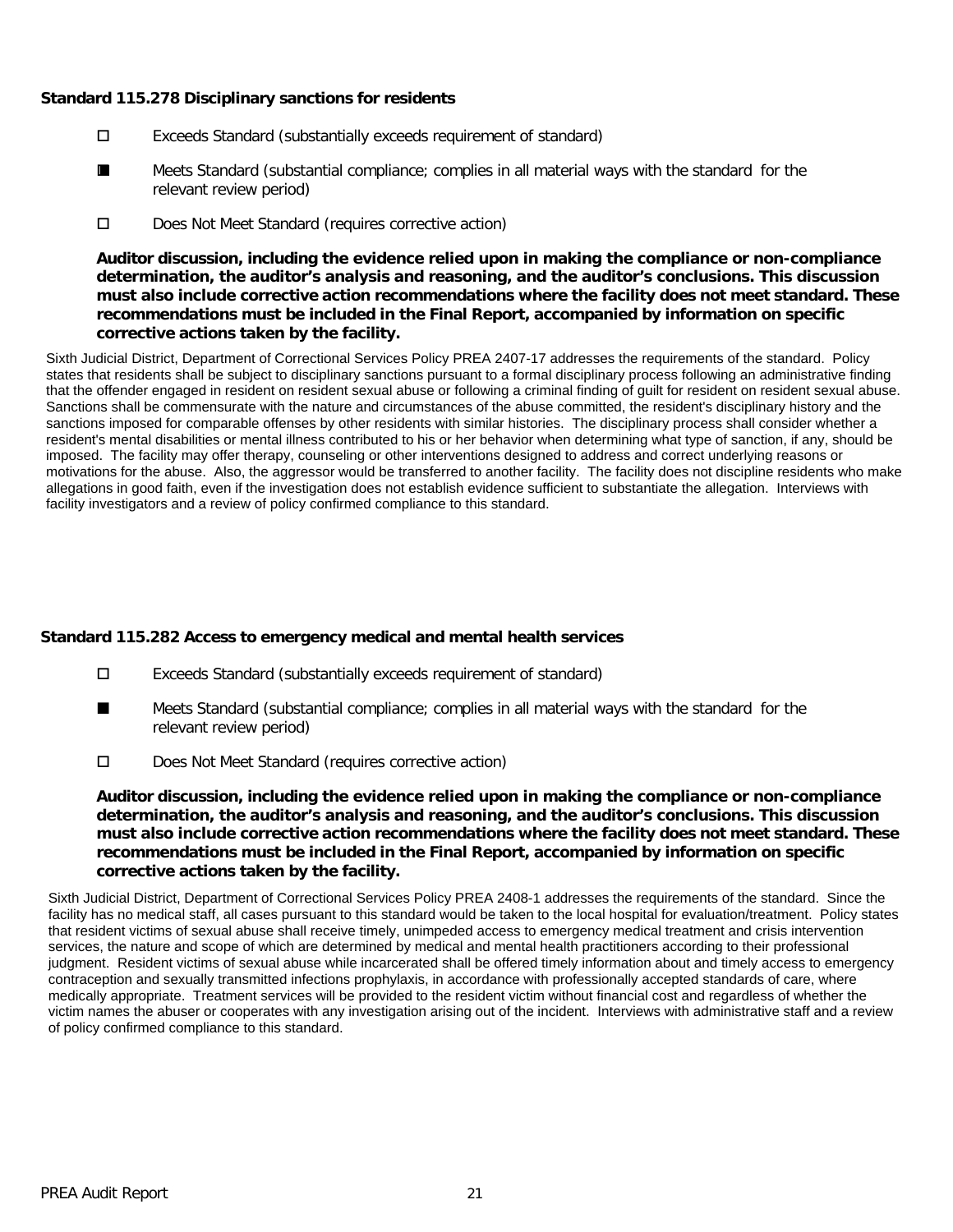## **Standard 115.283 Ongoing medical and mental health care for sexual abuse victims and abusers**

- Exceeds Standard (substantially exceeds requirement of standard)
- Meets Standard (substantial compliance; complies in all material ways with the standard for the relevant review period) ■
- D Does Not Meet Standard (requires corrective action)

**Auditor discussion, including the evidence relied upon in making the compliance or non-compliance determination, the auditor's analysis and reasoning, and the auditor's conclusions. This discussion must also include corrective action recommendations where the facility does not meet standard. These recommendations must be included in the Final Report, accompanied by information on specific corrective actions taken by the facility.**

Sixth Judicial District, Department of Correctional Services Policy PREA 2408-1 addresses the requirements of the standard. Policy states that the facility shall offer medical and mental health evaluation and as appropriate, treatment to all residents who have been victimized by sexual abuse in the facility. The evaluation and treatment of such victims shall include follow-up services, treatment plans and when necessary, referrals for continued care following their transfer to, or placement in, other facilities or their release from custody. These services may be provided in the local community. Resident victims of sexual abuse, while incarcerated, shall be offered tests for sexually transmitted infections as medically appropriate. Services are without financial cost to the resident. The facility has a Memorandum of Understanding with the local hospital for emergency medical treatment and with a victim advocacy organization that covers the Coralville area. Compliance with this standard was determined by policy review and administrative staff interviews.

# **Standard 115.286 Sexual abuse incident reviews**

- Exceeds Standard (substantially exceeds requirement of standard)
- Meets Standard (substantial compliance; complies in all material ways with the standard for the relevant review period) ■
- Does Not Meet Standard (requires corrective action)

**Auditor discussion, including the evidence relied upon in making the compliance or non-compliance determination, the auditor's analysis and reasoning, and the auditor's conclusions. This discussion must also include corrective action recommendations where the facility does not meet standard. These recommendations must be included in the Final Report, accompanied by information on specific corrective actions taken by the facility.**

Sixth Judicial District, Department of Correctional Services Policy PREA 2409-17 addresses the requirements of the standard. Administrative and/or criminal investigations are completed on all allegations of sexual abuse and sexual harassment. Seven staff within the Sixth Judicial District, Department of Correctional Services have been properly trained on conducting sexual abuse investigations in a correctional setting. One or more of these trained investigators would conduct administrative investigations. The Coralville Police Department would conduct criminal investigations for the facility. There were two administrative allegations of sexual abuse during the previous 12 months. The sexual abuse incident review team consists of the PREA Coordinator, the Assistant District Director and Residential Supervisor. All cases were reviewed by the incident review team within 30 days of the conclusion of the investigation as required by policy. The auditor reviewed the form utilized for sexual abuse incident review. Compliance of this standard was determined by interviews of administrative staff, policy review and a review of the PREA Incident Review Form.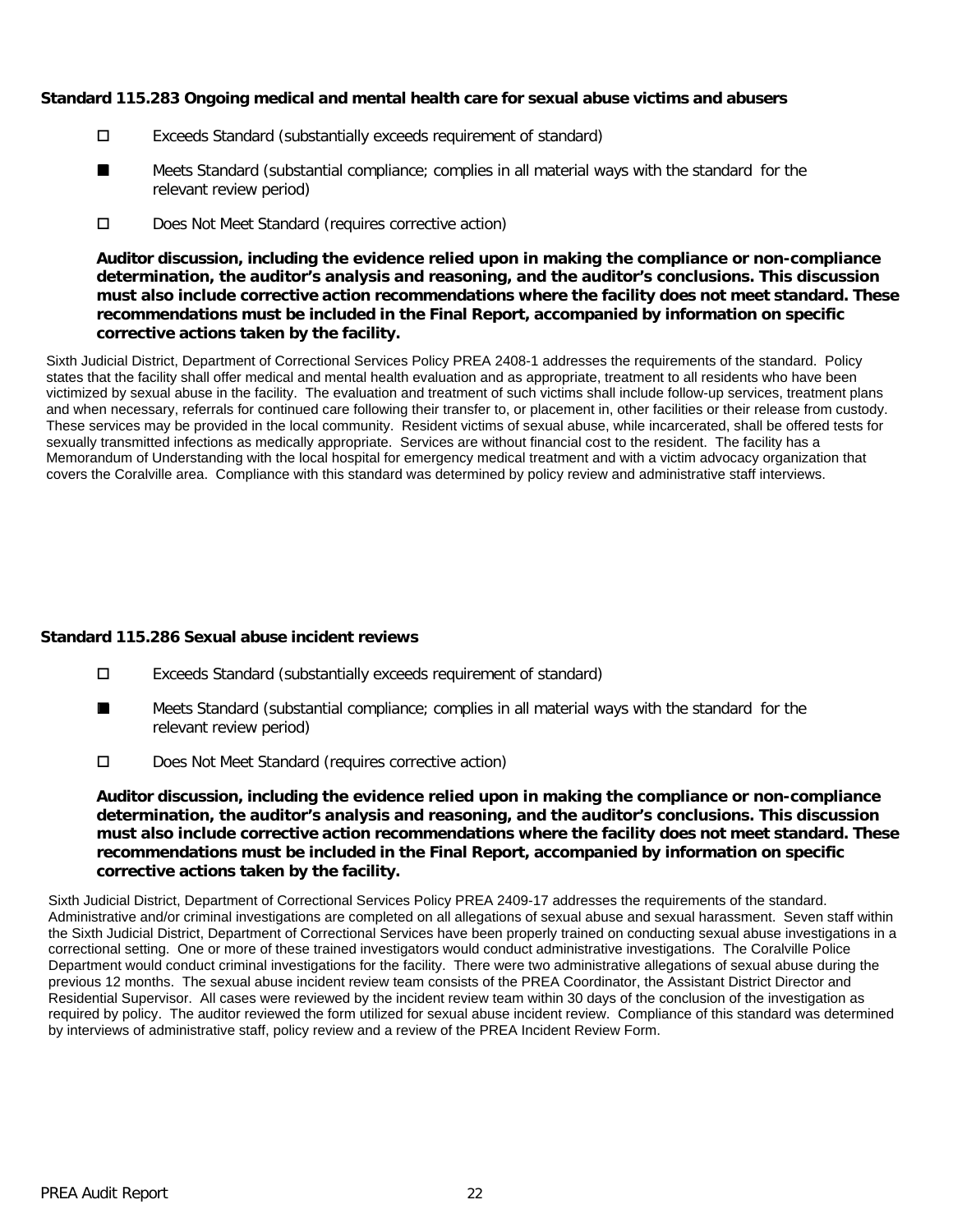### **Standard 115.287 Data collection**

- Exceeds Standard (substantially exceeds requirement of standard)
- Meets Standard (substantial compliance; complies in all material ways with the standard for the relevant review period) ■
- D Does Not Meet Standard (requires corrective action)

**Auditor discussion, including the evidence relied upon in making the compliance or non-compliance determination, the auditor's analysis and reasoning, and the auditor's conclusions. This discussion must also include corrective action recommendations where the facility does not meet standard. These recommendations must be included in the Final Report, accompanied by information on specific corrective actions taken by the facility.**

Sixth Judicial District, Department of Correctional Services Policy PREA 2409-17 addresses the requirements of the standard. The facility collects accurate uniform data for every allegation of sexual abuse or sexual harassment by using a standardized IDOC PREA Investigation Data Base Report. The incident-based data collected includes the data necessary to answer all questions from the most recent version of the Survey of Sexual Violence conducted by the Department of Justice (provided by the IDOC). The agency aggregates all data annually and reviews it annually. The auditor reviewed the annual report. Compliance with this standard was determined based on an interview with the Residential Supervisor, PREA Coordinator and a review of policy and the most recent annual report.

# **Standard 115.288 Data review for corrective action**

- Exceeds Standard (substantially exceeds requirement of standard)
- Meets Standard (substantial compliance; complies in all material ways with the standard for the relevant review period) ■
- Does Not Meet Standard (requires corrective action)

**Auditor discussion, including the evidence relied upon in making the compliance or non-compliance determination, the auditor's analysis and reasoning, and the auditor's conclusions. This discussion must also include corrective action recommendations where the facility does not meet standard. These recommendations must be included in the Final Report, accompanied by information on specific corrective actions taken by the facility.**

Sixth Judicial District, Department of Correctional Services Policy PREA 2409-17 addresses the requirements of the standard. The facility collects accurate uniform data for every allegation of sexual abuse or sexual harassment by using a standardized Iowa Department of Corrections PREA Investigation Data Base Report. The incident-based data collected includes the data necessary to answer all questions from the most recent version of the Survey of Sexual Violence conducted by the Department of Justice. Policy states that the facility shall review data collected and aggregate it in order to assess and improve the effectiveness of its sexual abuse prevention, detection and response policies, practices and training, including identifying problem areas, taking corrective action on an ongoing basis and preparing an annual report of its findings and corrective actions. The facility aggregates all data annually and reviews it annually. The auditor reviewed the most recent annual report. Compliance with this standard was determined based on an interview with the PREA Coordinator, a review of policy, and an examination of the most recent annual report.